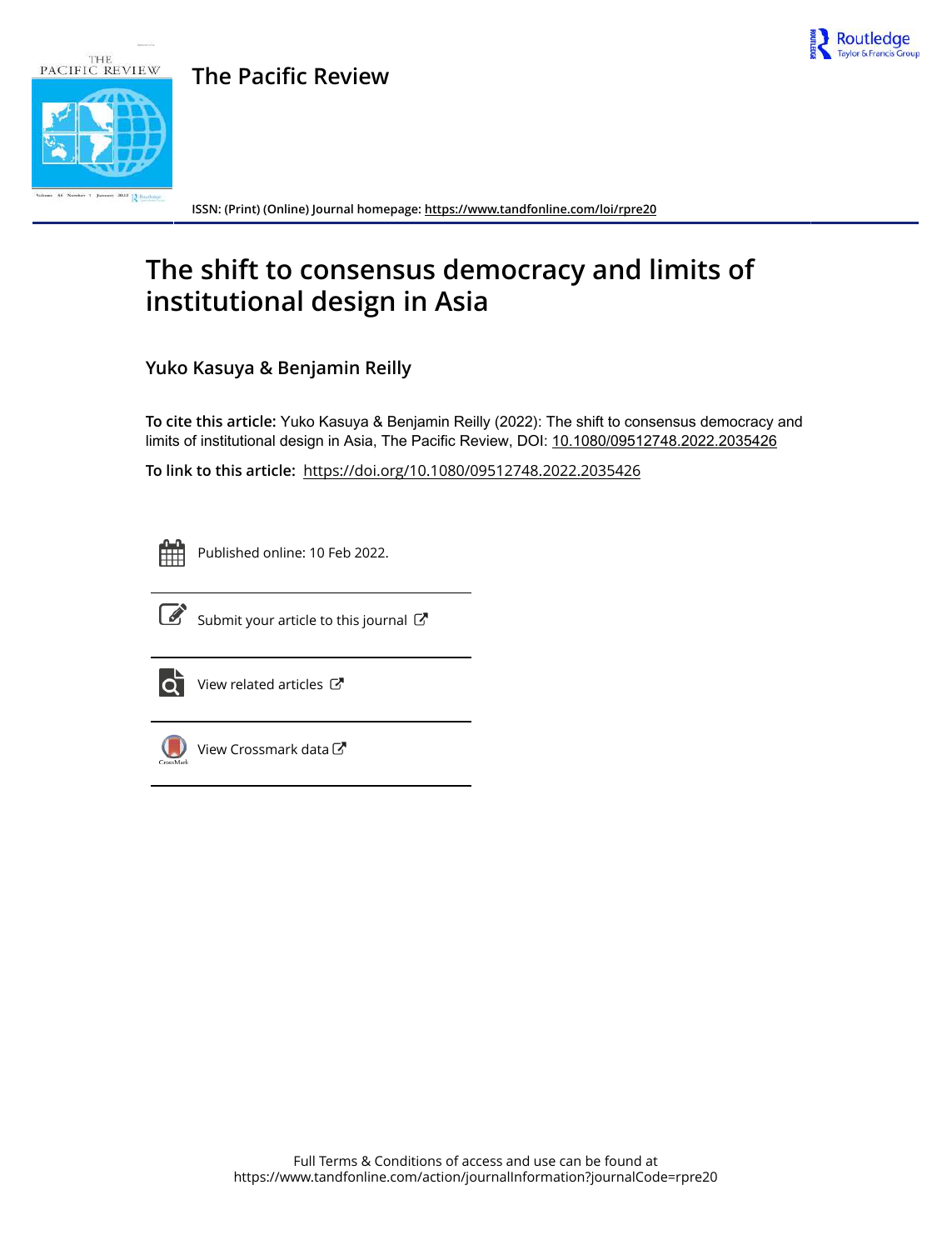

Check for updates

# The shift to consensus democracy and limits of institutional design in Asia

Yuko Kasuya<sup>a</sup> **D** and Benjamin Reilly<sup>b</sup> **D** 

<sup>a</sup>Keio University, Tokyo, Japan; <sup>b</sup>University of Western, Perth, Australia

#### **ABSTRACT**

A 'majoritarian turn' identified by scholars of Asian democracy in the 1990s saw the rise of mixed-member majoritarian electoral systems and more centripetal party competition across both Northeast and Southeast Asia. In this paper, we argue that since the 2000s, the institutional pendulum has shifted, with more consensual approaches to democracy appearing to better represent key identity cleavages of gender, ethnicity, and territory—a trend evident not just in East Asia but South Asia as well. This new 'Asian model' typically involves increasing the proportional components of existing electoral formulas and grafting gender quotas, multiethnic party lists, and quasi-federal elements onto ostensibly majoritarian state structures. We show that these reforms have, as intended, mostly increased female and ethnic minority representation and decentralized governance structures. At the same time, however, these de jure changes are not associated with de facto political development in terms of greater democratic quality, counter to theoretical expectations. Indeed, democracy has declined across most of Asia at the same time as its democratic institutions have become more consensual.

KEYWORDS Democracy; elections; quotas; electoral systems; Asia

# 1. Introduction

During the 1990s, the spread and consolidation of democracy across East Asia led to the development of a distinctive 'Asian model' of electoral democracy. Following the rapid growth of the East Asian 'tiger' economies and their successful interventions in the economic arena, attention turned towards reforming political systems. The spread and growing consolidation of democracy presented opportunities for Asian governments to reshape electoral politics, often with the aim of building more coherent and

CONTACT Yuko Kasuya a ykasuya@keio.jp **Faculty of Law, Keio University, 3-2-45, Mita, Minato,** Tokyo 108-8345, Japan.

Supplemental data for this article is available online at [https://doi.org/10.1080/09512748.](https://doi.org/10.1080/09512748.2022.2035426) [2022.2035426](https://doi.org/10.1080/09512748.2022.2035426).

2022 Informa UK Limited, trading as Taylor & Francis Group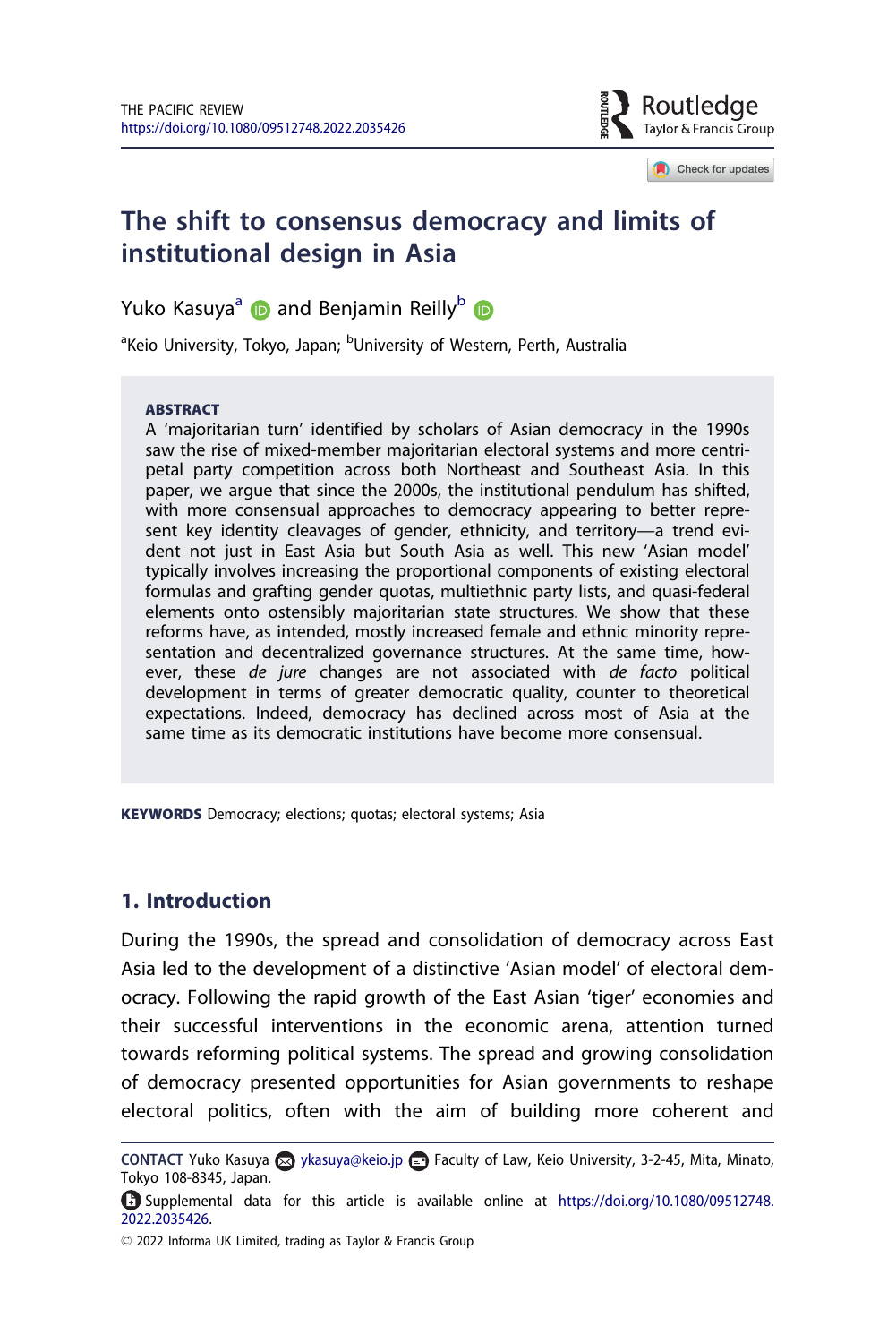#### <span id="page-2-0"></span>2  $\circledcirc$  Y. KASUYA AND B. REILLY

programmatic party systems and through them more stable and effective governance. Through interventionist strategies, Asian democracies sought to retool the performance of their representative systems of government via reform of their political architecture and institutions (Reilly, [2007](#page-27-0); Rock, [2013](#page-27-0)).

Starting in South Korea and Japan and spreading to Taiwan, institutional reforms primarily sought to encourage more aggregative and consolidated party politics, often via the introduction of mixed-member majoritarian (MMM) electoral systems and political party strengthening laws. Emerging Southeast Asian democracies such as Indonesia, Thailand, and the Philippines also adopted variants of this model, which typically advantaged larger, nationally-focused parties of government while constraining smaller parties or new entrants. Reformers often justified these changes as necessary steps for efficient governance and economic development—even if this came at the cost of under-representing women, minorities, and peripheries. In a nutshell, the institutional reforms in the 1990s could be characterized as a shift towards a distinctively Asian form of majoritarian democracy which prioritized decisiveness over consensus (Reilly, [2006](#page-27-0)).

Around the turn of the century, however, reform trends began to shift. Multiple Asian democracies across Northeast, Southeast, and also South Asia began to take steps to temper the majoritarian bias inherent in their electoral systems. Three distinct avenues of institutional reform were pursued. First, gender quotas, reserved seats for women, gendered 'zipper' party lists, and similar legal restructurings became widespread, driven by campaigns for more equitable representation of women in political parties and parliaments. Second, arrangements to ensure that indigenous communities, ethnic minorities, and historically-discriminated groups were properly represented also multiplied, via new forms of seat reservations and party-list requirements—including in overtly majoritarian parliamentary systems such as India, Nepal, and Singapore. Third, 'federalization' saw a trend away from centralized unitary states towards large-scale devolution, decentralization, and federalism, a trend particularly evident in South and Southeast Asia's multiethnic democracies (Breen, [2018](#page-25-0)).

Over the same period, a number of emerging democracies including Indonesia, Thailand, and South Korea introduced proportionality-enhancing electoral system reforms, a move which Lijphart [\(1999\)](#page-26-0) sees as a key step in shifting from a majoritarian to a consensual political system.<sup>1</sup> Collectively, these shifts to more proportional elections and the more inclusive institutions have the effect of diluting and diversifying centralized, winner-takesall forms of government. Against this backdrop, we argue that, since around 2000, there has been a consensual turn amongst the electoral democracies of Northeast, Southeast and South Asia. More specifically, a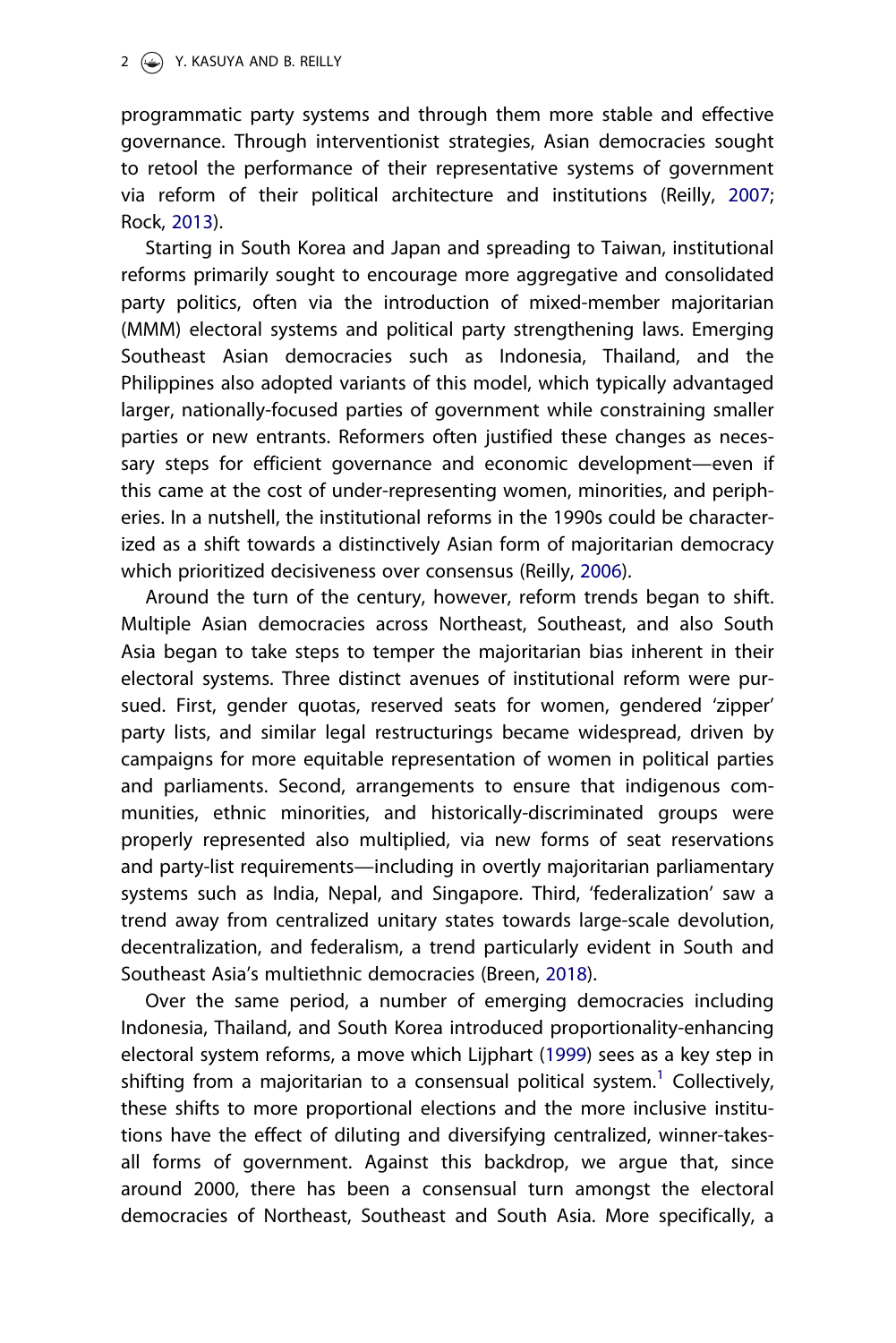<span id="page-3-0"></span>'new' Asian model of democracy may be emerging, in which majority rule sits alongside new mechanisms to improve gender balance, minority representation, and territorial decentralization.

As we show, Asia's revised institutional arrangements have mostly succeeded in meeting their representational aims. However, this does not appear to have improved either the quality or the overall levels of democracy in most countries or across the region as a whole. Indeed, on most indicators of democratic quality, Asia has gone backwards, particularly in recent years (Coppedge et al. [2021](#page-25-0); Freedom House, [2021\)](#page-25-0). We illustrate this conundrum by investigating Northeast, Southeast, and South Asian countries where procedural democracy has been in place for at least some period in the last decade, and which met the Freedom House status of 'Free' or Semi-Free' during the period of analysis. As we will show, there is no relationship in Asia between the adoption of consensual reforms and improvements in democracy. If anything, the opposite appears to be the case.

The reasons for this surprising finding speak to long-running debates about the nature of Asian democracy. In the 1980s and 1990s, academics made a sweeping comparison between 'Western' and 'Asian' democracy, characterizing Asia's version by the kind of 'soft authoritarianism' long evident in Singapore and Malaysia or in transitional South Korea and Taiwan (Bell, [2000](#page-24-0); Hood, [1998](#page-25-0)). Long-serving leaders such as Lee Kwan Yew in Singapore justified the erosion of civil liberties and competitive democracy under their leadership by alluding to the dangers of chaotic, disputatious, and identity-driven politics if control was loosened (Zakaria, [1994\)](#page-27-0). However, these claims were vigorously contested by other leaders in the region such as South Korean president Kim Dae-Jung [\(1994\)](#page-26-0), and faded from prominence after the 1997 Asian economic crisis laid bare the structural weaknesses of the region's political and economic systems (Kim, [1997](#page-26-0)).

A second influential line of scholarship draws on Arend Lijphart's ([1984](#page-26-0), [2012](#page-26-0)) influential distinction between majoritarian versus consensus models of democracy. Adopting this perspective, Reilly ([2006](#page-27-0), [2007,](#page-27-0) 2013) argued that East Asia, since the 1990s, had become more majoritarian in electoral and party terms. He also identified the failure of various consociational institutions bequeathed by former colonial powers during Asia's earlier democratic incarnations in South and Southeast Asia (Reilly, [2011\)](#page-27-0). Other scholars disputed these assessments. Hellmann ([2014](#page-25-0)) argued that Asia's electoral changes typically reflected efforts to curb corruption and money politics, resulting in a shift away from hyper-personalistic or hyper-centralized systems in favour of less extreme models more consistent with global norms. Croissant and Schächter [\(2010\)](#page-25-0) went further, arguing that there is no clear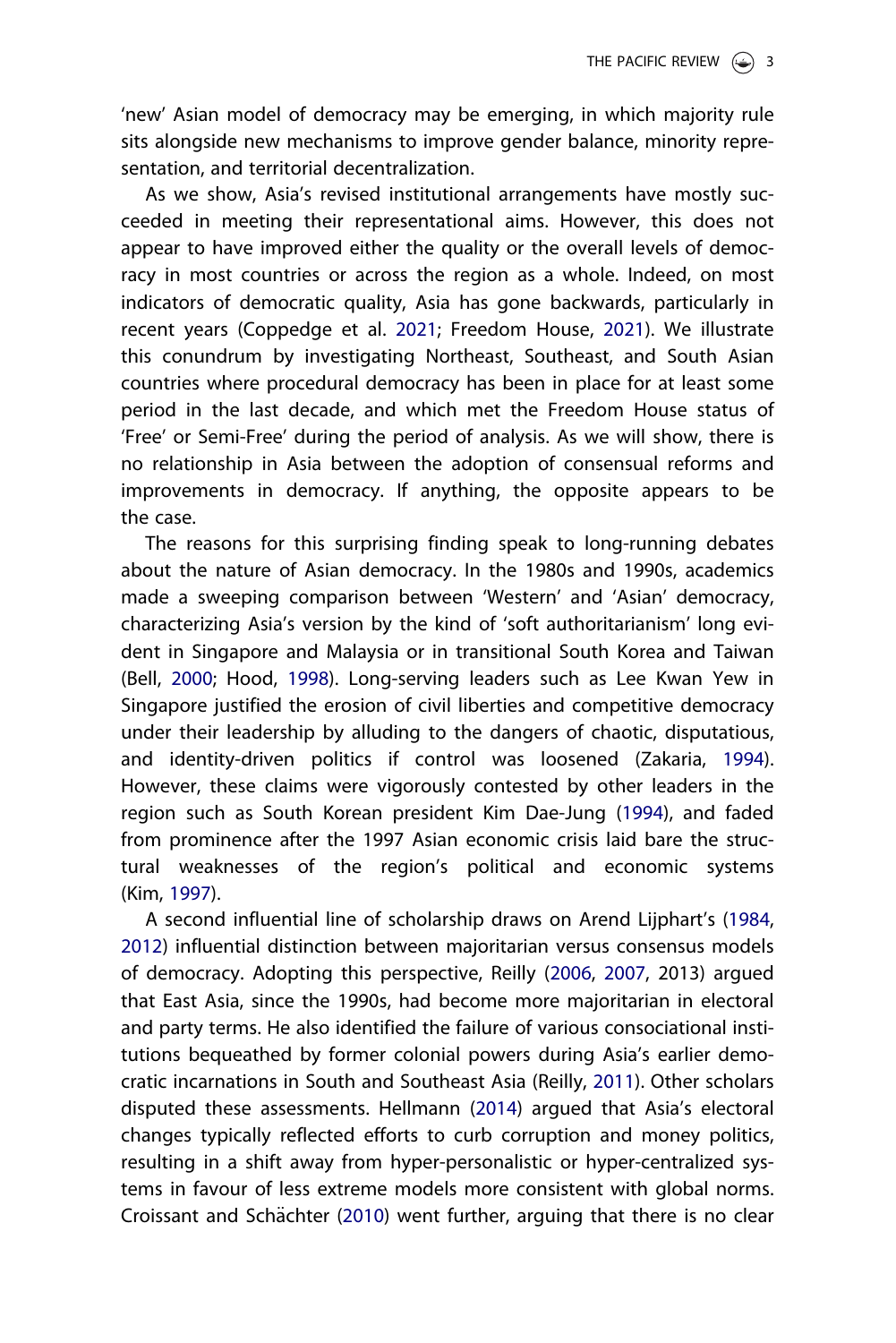pattern of democracy across East Asia and that Lijphart's two-dimensional schema does not suit the analysis of Asian democracy.

There is no question that Asia's scale, complexity and diversity both within and between states makes synoptic study difficult—especially when combining such very different regions as Northeast, Southeast and South Asia. Nonetheless, we believe that the basic distinction between majoritarian and consensus democracy—one based on concentrating majority rule, the other on widening and diversifying it—remains relevant, especially given the enduring influence of colonial political models (such as parliamentarism and plurality elections in the former British colonies), and the more recent wave of homegrown reforms which has transformed so many of Asia's political systems. We therefore in this paper seek to build on Lijphart's conception of democratic subtypes—although we differ on his measurement of some concepts—and employ the essence of his two conceptual models of democracy to identify a broad trend that has been unfolding across Asia since the 2000s.

The paper proceeds by first situating our argument in the context of the distinction between majoritarian and consensus democracy in Asia. We then move on to analyze the relevant institutional changes that have occurred across East, Southeast, and South Asia since the beginning of the 2000s. Next we turn to the empirical evidence, detailing the actual changes in inter-party competition, female representation, and minority rights to determine to what extent institutional reforms are associated with substantive changes such as improvements in liberalism. The conclusion summarizes our findings and discusses future research avenues.

# 2. The shift to more consensual democracy

# 2.1. The majoritarian turn in the 1990s

For many Asian countries, the 1990s and the early 2000s was a decade of institutional reform. One way to analyze these is to begin with the distinction between majoritarian and consensus democracy. As an ideal type, majoritarian democracies are characterized by winner-take-all election laws, a few large political parties alternating in power, and governments comprised of a single dominant party operating within a unitary state structure. Ideal-type consensus democracies, by contrast, feature proportional elections, multiple parties representing minorities as well as majorities, broad coalition or power-sharing governments, and devolution of power away from the centre (Lijphart, 1984, 1996).

One example of Asia's electoral majoritarianism has been the preponderance of plurality or mixed-member majoritarian (MMM) electoral systems across the region. These systemic types, in place in almost all the region's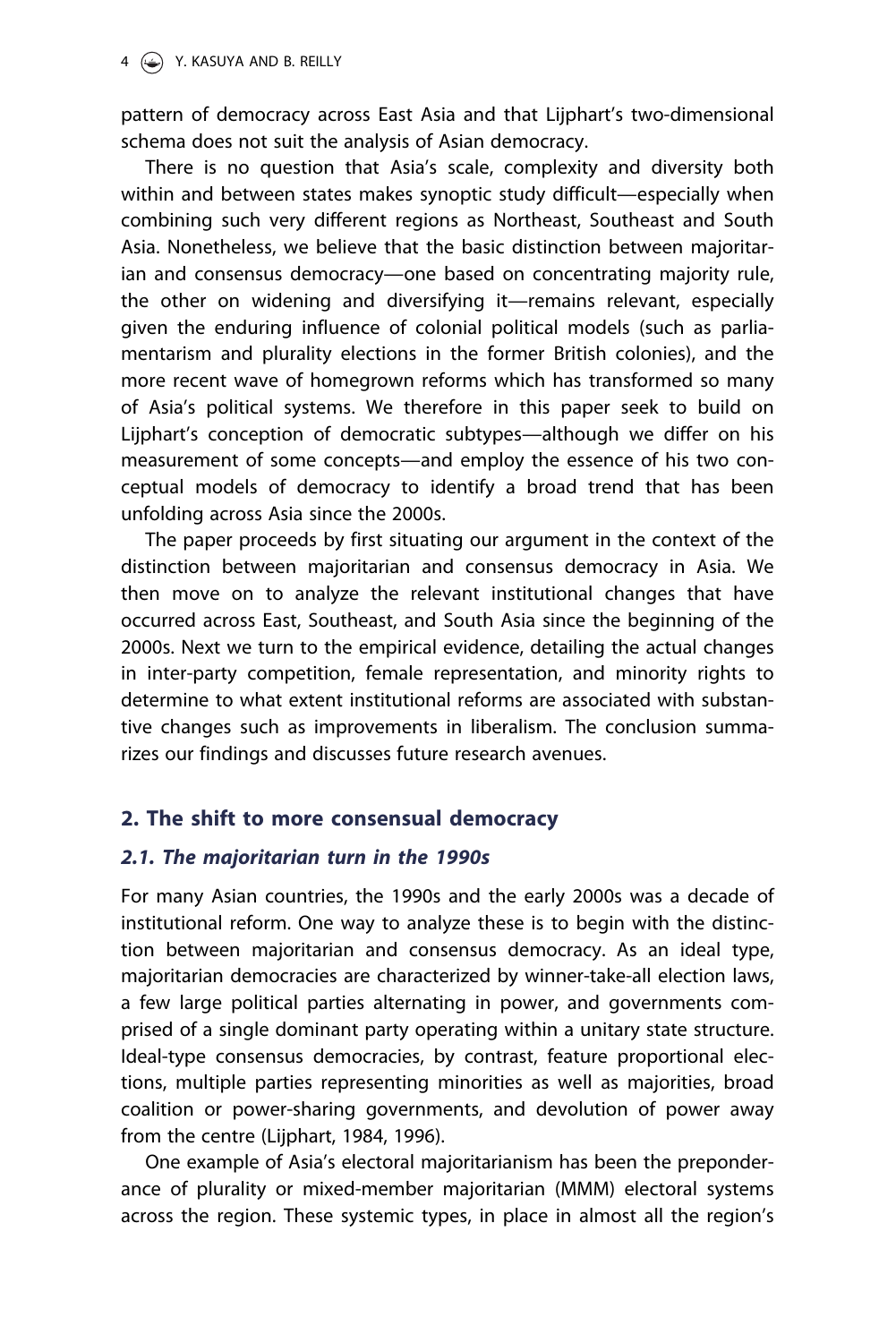<span id="page-5-0"></span>democracies bar Indonesia and Timor-Leste, tend to be associated both in theory and practice with particular kinds of political parties and dominant single-party or two-party systems. This association is particularly strong in Asia because most of mixed systems are, in reality, augmented forms of plurality, with only a small minority of seats elected from a national list. Japan, Korea, Nepal, Taiwan, the Philippines, Thailand and (until recently) Mongolia all followed this model, making them unusual in comparative terms: on average, mixed-member systems in Asia elected twice as many seats from single-member districts than mixed systems in other parts of the world (Reilly, [2006](#page-27-0)).

Even those Asian democracies that did not adopt this model took steps to reduce the proportionality of their electoral systems with an eye to eliminating smaller parties and limiting political fissures. In Indonesia, for example, reforms prior to every election since 2004 have reduced proportionality by shrinking electoral districts, raising thresholds, limiting party numbers, and moving to an open rather than a closed party list. Laws banning local parties in most of the country push minorities to join established parties (Aspinall, [2019](#page-24-0)). In neighbouring Singapore, the introduction of 'Group Representation Constituencies' in 1988 had similarly mixed consensual and majoritarian effects, with parties needing to include ethnic minorities on their candidate lists but the plurality vote-topper winning every seat in a multimember district. These rules were introduced by the governing PAP to sandbag their parliamentary majority and have mostly done just that (Tan, [2013\)](#page-27-0).

Across East Asia, the collective effect of these majoritarian changes was much as scholars would predict: disproportionality increased and party numbers decreased. Throughout the 1990s and into the early 2000s, election outcomes became less proportional in Japan, South Korea, Indonesia, Taiwan, Thailand, and the Philippines (Reilly, [2006](#page-27-0)). Other trends, however, defied scholarly predictions. In particular, the pan-Asian preference for oversized coalition governments has continued despite this majoritarian turn, ensuring greater political stability if not accountability. While the institutionalization of majoritarian politics is supposedly associated with single-party governments and dominant executives, this has not been the case in democratic Asia. Rather, coalition governments have been the norm, even when one party has a clear majority of seats, such as the TRT in Thailand in 2005, the NLD in Myanmar in 2015, and the BJP in India in 2019 (Breen, [2020](#page-25-0); Reilly, [2018](#page-27-0)).

# 2.2. A consensual turn since the 2000s?

In the early 2000s, Asian democracies began to modify the inherent majoritarianism of their systems, embarking on new reforms of a more consensual nature. [Table 1](#page-6-0) overviews the outcomes of these institutional reforms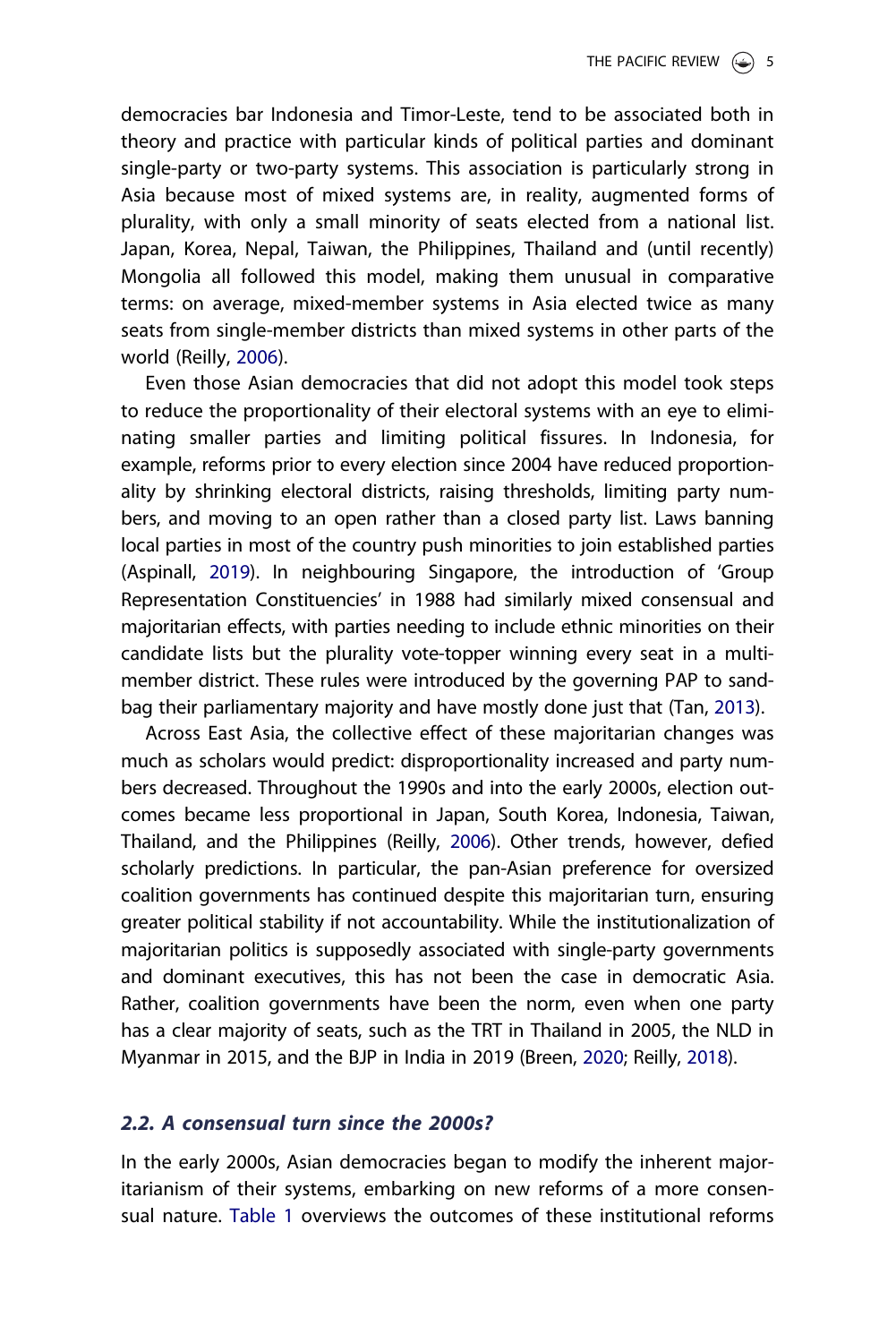<span id="page-6-0"></span>

|                                      | Constitutional                              |                 |                   | Upper house                                 | Lower house                   | Minority                  | Female               |
|--------------------------------------|---------------------------------------------|-----------------|-------------------|---------------------------------------------|-------------------------------|---------------------------|----------------------|
| Country                              | ture<br>struct                              | Unitary/Federal | Cameral structure | electoral formula                           | electoral formula             | representation rules      | representation rules |
| Northeast Asia                       |                                             |                 |                   |                                             |                               |                           |                      |
| Japan                                | Parliamentary                               | Unitary         | Bicameral         | <b>MMM</b>                                  | <b>MMM</b>                    | ş                         | Yes (2018)           |
|                                      |                                             | Unitary         | <b>Jnicameral</b> |                                             | SMD (2016)                    | $\epsilon$                | Yes (2012)           |
| Mongolia<br>South Korea              | Presidential<br>Presidential                | Unitary         | <b>Jnicameral</b> |                                             | MMM (2004, 2019) <sup>d</sup> | $\frac{1}{2}$             | Yes (2000)           |
|                                      | Presidential                                | Unitary         | <b>Jnicameral</b> |                                             | <b>MMM</b>                    | Yes (1972)                | Yes (2008)           |
|                                      |                                             |                 |                   |                                             |                               |                           |                      |
| Taiwan<br>Southeast Asia<br>Cambodia | Parliamentary                               | Jnitary         | Bicameral         | Elected by communes                         | Æ                             | ş                         | å                    |
| ndonesia                             | Presidential                                | Unitary (but    | Bicameral         | Open-list PR(2009)                          | Open-list PR(2009)            | $\frac{1}{2}$             | Yes $(2003)$         |
|                                      |                                             | decentralized)  |                   |                                             |                               |                           |                      |
| Malaysia                             | Parliamentary                               | Federal         | Bicameral         | Elected by state<br>assemblies <sup>c</sup> | FPTP                          | ş                         | ş                    |
| Myanmar                              | Parliamentary <sup>a</sup>                  | Federal         | Bicameral         | Multi-member plurality                      | È                             | Yes $(2015)$ <sup>e</sup> | $\tilde{z}$          |
| Philippines                          | Presidential                                | Unitary         | Bicameral         | Block vote                                  | <b>MMM</b>                    | Yes $(2009)^t$            | $\tilde{z}$          |
|                                      | $\overline{a}$                              | Unitary         | <b>Jnicameral</b> |                                             | <b>PTP /PBV</b>               | Yes (2008)                | No <sup>g</sup>      |
| Singapore<br>Thailand                | Presidential <sup>p</sup><br>Parliamentary  | Unitary         | Bicameral         | Appointed                                   | MMP (2017)                    | 22                        | Yes (2017)           |
| imor-Leste                           | Presidential                                | Unitary         | Unicameral        |                                             | Æ                             |                           | Yes (2006)           |
| South Asia<br>Bangladesh             |                                             |                 |                   |                                             |                               |                           |                      |
|                                      | Parliamentary                               | Unitary         | Unicameral        |                                             | 운<br>도                        |                           | Yes $(2004)$         |
| Bhutan                               |                                             | Unitary         | Bicameral (2007)  | FPTP                                        |                               | e e                       | ş                    |
| India                                | Parliamentary<br>Parliamentary <sup>a</sup> | Federal         | Bicameral         | Elected by                                  | 읍                             | Yes                       | No (bill pending)    |
|                                      |                                             |                 |                   | state assemblies                            |                               |                           |                      |
| Nepal                                | Parliamentary <sup>a</sup>                  | Federal (2015)  | Bicameral         | Elected by state<br>assemblies <sup>c</sup> | MMM (2015) <sup>n</sup>       | Yes (2015)                | Yes $(2015)$         |
| Pakistan                             | Parliamentary <sup>a</sup>                  | Unitary         | Bicameral         | PR-STV                                      | <b>MMM</b>                    | ş                         | Yes (2002)           |
| Sri Lanka                            | dential<br>Semi-presio                      | Unitary         | Unicameral        |                                             | Æ                             | ş                         | ş                    |
|                                      |                                             |                 |                   |                                             |                               |                           |                      |

Table 1. Overview of democratic institutions in Northeast, Southeast, and South Asia. Table 1. Overview of democratic institutions in Northeast, Southeast, and South Asia.

Source: Compiled by the authors based on various sources. See Appendix 1 for the details of the sources consulted. Source: Compiled by the authors based on various sources. See Appendix 1 for the details of the sources consulted.

<sup>a</sup>There is a president who is chosen by the parliament. aThere is a president who is chosen by the parliament.

<sup>b</sup>The president is directly elected but does not have significant authority in comparison to the prime minister. bThe president is directly elected but does not have significant authority in comparison to the prime minister.

<sup>c</sup>In addition to elected representatives, some members are appointed. cIn addition to elected representatives, some members are appointed.

<sup>d</sup>Change from one ballot to two-ballot system in 2004; increase in proportional seats 2019. dChange from one ballot to two-ballot system in 2004; increase in proportional seats 2019.

<sup>e</sup>Ethnic Affairs Ministers introduced. eEthnic Affairs Ministers introduced.

De facto change in the number of fulfilled seats in the Party List tier occurred due to the Supreme Court verdict in 2009. De facto change in the number of fulfilled seats in the Party List tier occurred due to the Supreme Court verdict in 2009.<br><sup>9</sup>According to Tan ([2015](#page-27-0)), PAP's Women's Wing Chairperson proclaimed a 30% quota for female candid ''According to Tan (2015), PAP's Women's Wing Chairperson proclaimed a 30% quota for female candidates in 2009.<br>"Mandated ethnic representation on party lists introduced.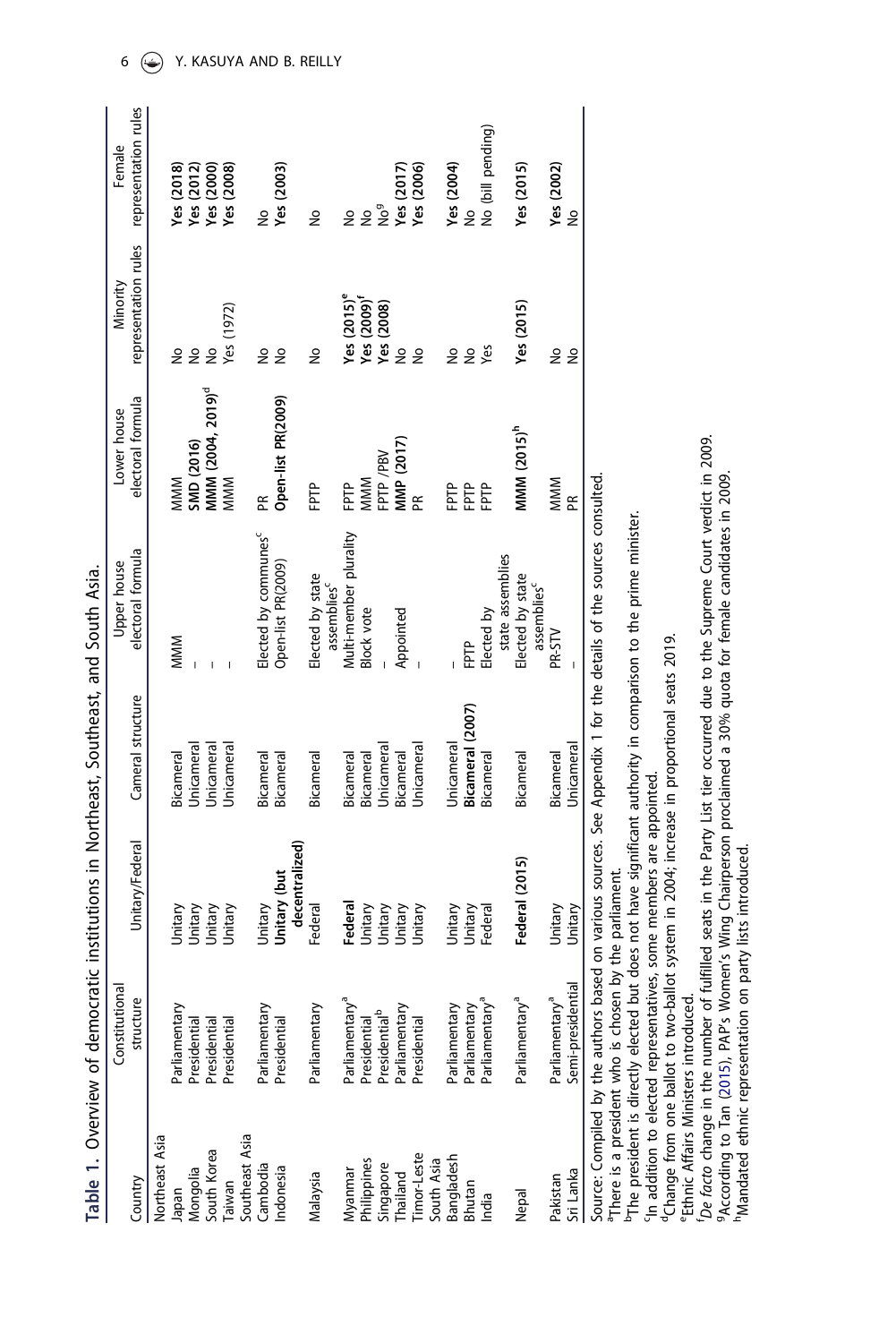<span id="page-7-0"></span>in countries with multiparty elections in East, Southeast, and South Asia. $<sup>2</sup>$  $<sup>2</sup>$  $<sup>2</sup>$ </sup> The cells in bold letters indicate institutional changes that have taken place since 2000, either in the form of constitutional revision, new legislation, or amended rules for political parties.

[Table 1](#page-6-0) reveals that most of the institutional changes since 2000 moved polities in a more consensual direction. Only one country over this period, Mongolia, shifted to a more majoritarian electoral formula. Reforms in the other countries varied widely but were all intended to bring more inclusive participation and/or division of power via (1) electoral formula, (2) minority representation, (3) female representation, or (4) federalization/decentralization. Collectively, we argue that these trends are so widespread as to constitute a shift towards more consensual *de jure* electoral democracy in Asia. However, as we shall show, these changes have not been associated with greater political liberalization or indeed improvements in democracy overall.

The reasons for these shifts varied by country, but some broader rationales can be discerned. The first relates to Asia's wave of democratization that ran from the late 1980s until the early years of this century. Authoritarian regimes were replaced by democratic ones in Indonesia (1998), South Korea (1987), Mongolia (1990), Nepal (2008), Philippines (1986), and Taiwan (1990). In many of these countries, pro-democracy campaigns transformed into broader social movements for political reform (Noor, [2014;](#page-26-0) Yoon & Shin, [2015](#page-27-0)). Democratization strengthened accountability institutions such as anti-corruption bodies, electoral commissions, and judicial oversight. The courts also played a role in pushing electoral reform in countries such as South Korea, Mongolia, Indonesia, and the Philippines. The increasing influence of constitutional courts and judicial review in Asia has proved to be one of the most important institutional consequences of democratization (Ginsburg, [2003\)](#page-25-0).

The second impetus behind this consensual turn has been the international diffusion of norms, particularly those promoting better minority and female representation. For example, in 1999, the Organization for Security and Cooperation in Europe adopted the Lund Recommendations on the Effective Participation of National Minorities in Public Life & Explanatory Note, a well-cited document calling for greater minority protection and representation (OSCE, [1999\)](#page-26-0). It recommends designing electoral systems that deliver 'the most representative government' (p. 23) and endorses proportional representation electoral formulae and legislative quotas. The Lund document became a reference point for other international organizations such as the United Nations Development Programme's Asia and Pacific Office (UNDP, 2006, p. 33).

Another source of international norms are the Millennium Development Goals (MDGs) adopted by the United Nations in 2000, which include gender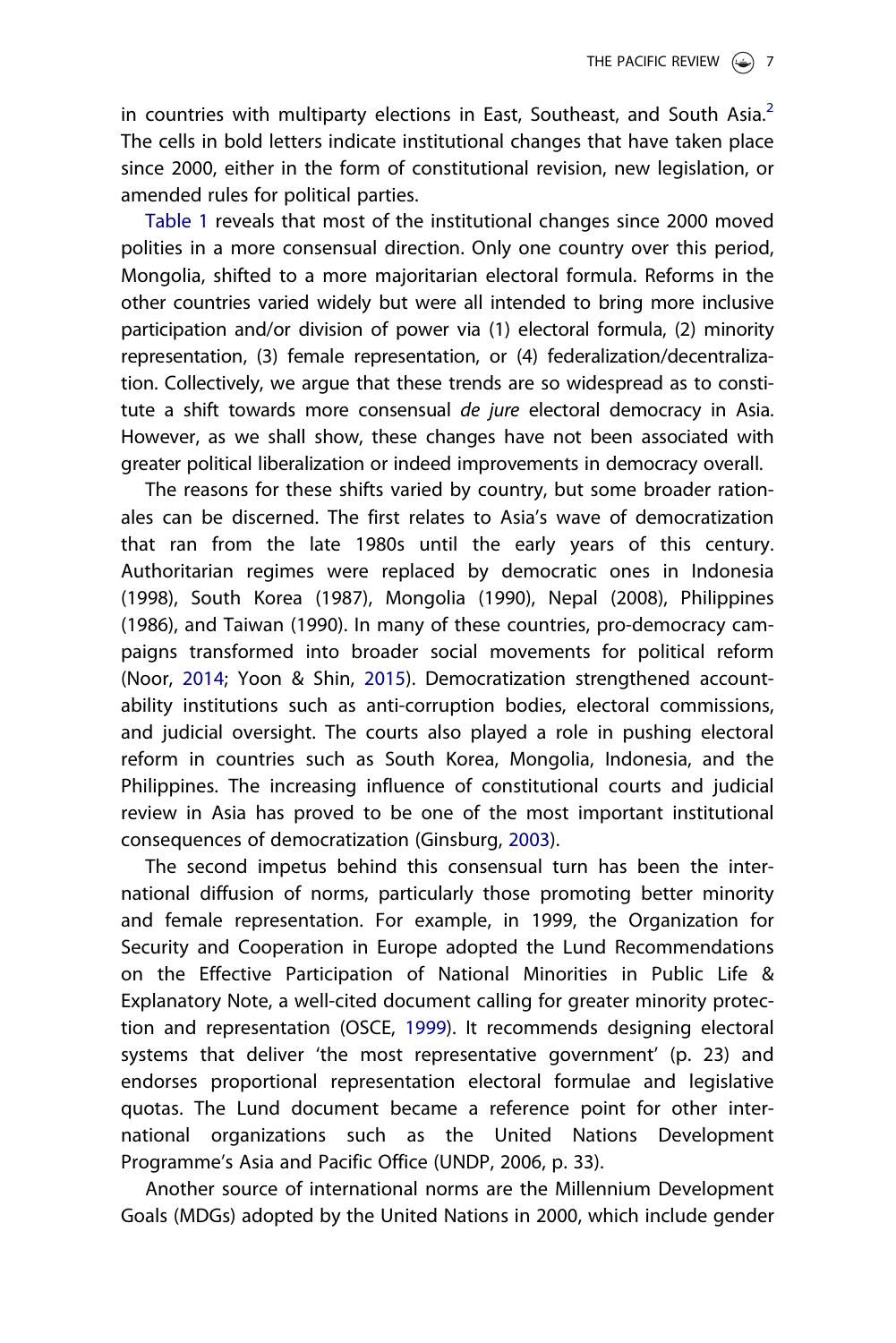<span id="page-8-0"></span>equality as one objective and specifically recommend a female quota to elect legislators. These continued under its 2015 successor program, the Sustainable Development Goals (SDGs), and have frequently served as focal points for domestic NGOs and policymakers in promoting institutional reforms (Noor, [2014](#page-26-0); Yoon & Shin, [2015](#page-27-0)). The broader world of international development assistance has supported local NGOs who champion institutional reforms consistent with these themes. $3$  One collective impact of these global norms may be that Asia's consensual turn is now making it more similar to other world regions such as Europe.

# 3. Institutional changes since the 2000s

# 3.1. Electoral formula

Since the 2000s, almost all of Asia's electoral reforms have been moving in a more inclusive direction, providing greater opportunities for female and minority candidates and an expanded set of choices for voters. South Korea, Indonesia, Mongolia, the Philippines, Thailand, and Nepal all changed the way they elect legislators. In South Korea, intervention from the courts forced the government to abandon its restrictive one-ballot form of MMM and shift to a more conventional two-ballot model for the 2004 election, with voters casting separate votes for both their local district and a nationwide PR tier. Before this, the National Assembly was elected by a two-tier system in which the allocation of the second tier of national seats was determined by the district results, leading to extremely lopsided outcomes favouring the strongest party. The Constitutional Court (2006, p. 178) ruled this violated democratic principles ensuring 'the accurate reflection of people's opinions and guarantee people's freedom of choice'. Consequent reforms introduced a two-vote MMM system closer to the Japanese and Taiwanese model, making Korean elections less majoritarian in practice. Further reforms in 2019 extended this proportional trend, with a change in the formula used to distribute 30 of the 47 PR seats to compensate for disproportionality arising from the 253 district seats.

In Indonesia, the Constitutional Court has also played a crucial role in electoral reform, ruling before the 2009 election against the 'closed list' PR system used for decades and mandating that voters be able to choose between candidates and not just parties. This led to a shift to 'open list' PR, vastly increasing voter choice (and the size of the ballot paper) in most cases. While this shift to a 'candidate-centric' electoral system has no doubt increased the accountability of elected representatives to their constituents, it has also had retrograde impacts, undercutting party cohesion as members of the same party compete with each other for votes, and subverting other efforts aimed at building stronger parties (Aspinall, [2019\)](#page-24-0). The courts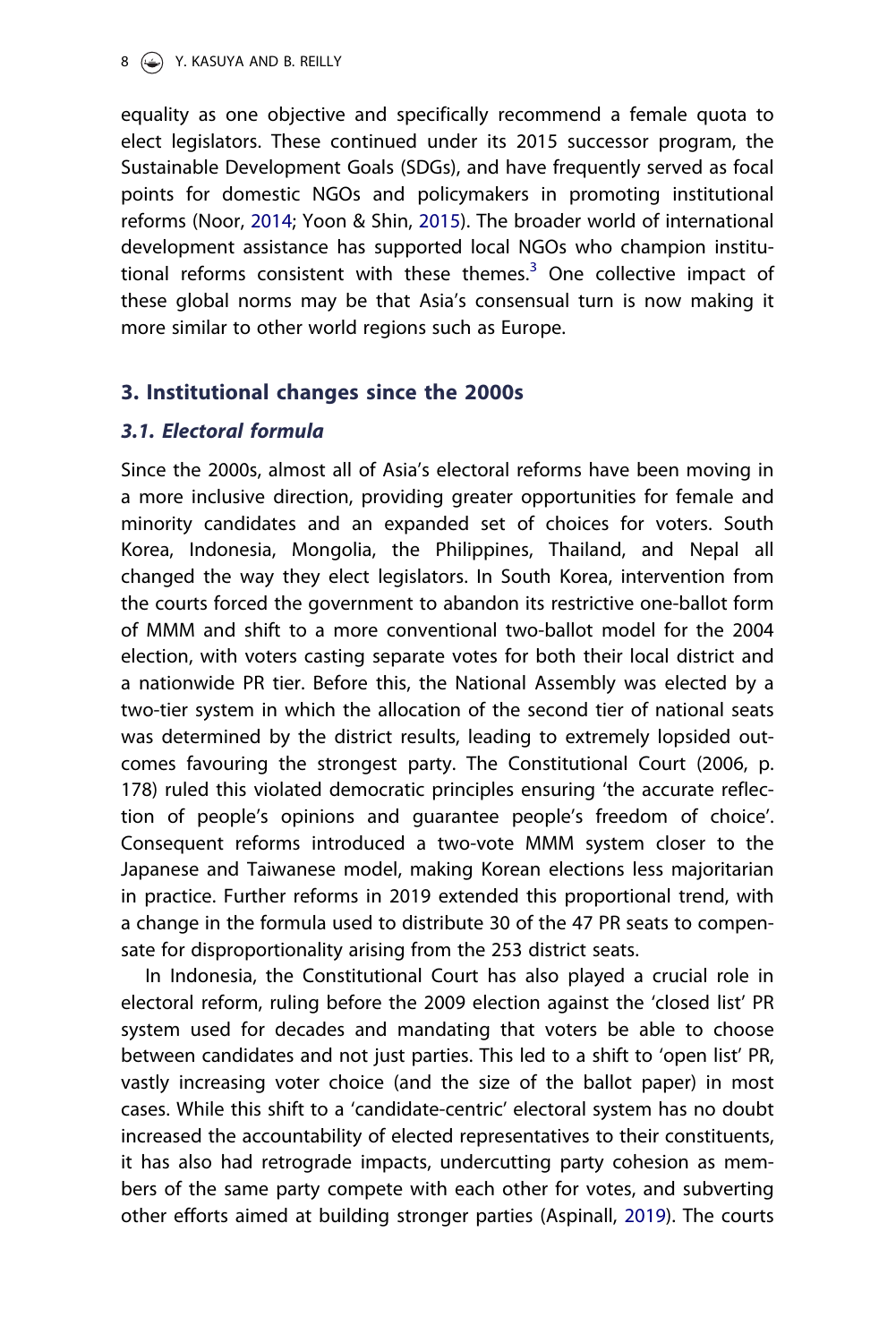<span id="page-9-0"></span>have also intervened in multiple other areas of Indonesia's electoral democracy, from party registration rules to election timing, with decidedly mixed results (Butt, [2015\)](#page-25-0).

Courts have been similarly influential in the Philippines, pushing for greater openness and access, particularly regarding the party-list seats introduced in the 1987 Constitution to increase minority and sectoral representation in Congress. Comprising up to one-fifth of all lower house seats, these lists were originally reserved for 'marginalized groups' such as youth, labour, the urban poor, farmers, fishermen, and women, with any group receiving at least 2% of the vote winning a seat, up to a maximum of three seats. However, a 2009 Supreme Court ruling increased the number of party-list seats, dispensed with a prior seat threshold, but upheld a seat cap restricting party-list group representation, changing the original intent. In 2013, eligibility was further expanded to include parties not organized along sectoral group lines but which could nonetheless claim 'a track record in representing the marginalized and underrepresented sectors' (Torres-Pilapil, [2015](#page-27-0), p. 86).

In Thailand, perhaps surprisingly it has been the military junta rather than the courts that led the push for a more accommodative electoral system in recent years. These reforms provide an example of how a more consensual electoral formula can be used to undermine rather than strengthen democracy. Their apparent aim was to stop former prime minister Thaksin Shinawatra and his Thai Rak Thai Party from the kind of electoral victories that were achieved in 2001, 2005, and 2011. Widely disliked by the Bangkok elite, Thaksin and his sister Yingluck were ousted by coups in 2006 and 2014, respectively. After several years of military rule, the regime finally allowed governments to be chosen by the people but also wanted to deny Thaksin and his supporters any chance of a comeback. The 2019 election was thus held under a hyper-representative 'mixed member proportional' system aimed at preventing any party from gaining a clear majority and challenging the military's favoured party, Palang Pracharat. A nationwide party list was expanded to 30 percent of the parliament and used to balance for any disproportionality arising from the district seats. This novel form of electoral authoritarianism effectively used consensual rather than majoritarian means to fragment the party system and create an ineffective parliament. Despite this, the 2019 election saw the Thaksin-aligned Pheu Thai Party gain a plurality of seats, and it was only the military's ability to appoint the Senate which enabled the coup leader, General Prayut, to remain as prime minister (Hicken & Selway, [2019](#page-25-0)).

Perhaps the most striking move towards more inclusive and consensual democracy in recent years has been in Nepal. There, after more than a decade of political instability and low-level civil war, a new 2015 Constitution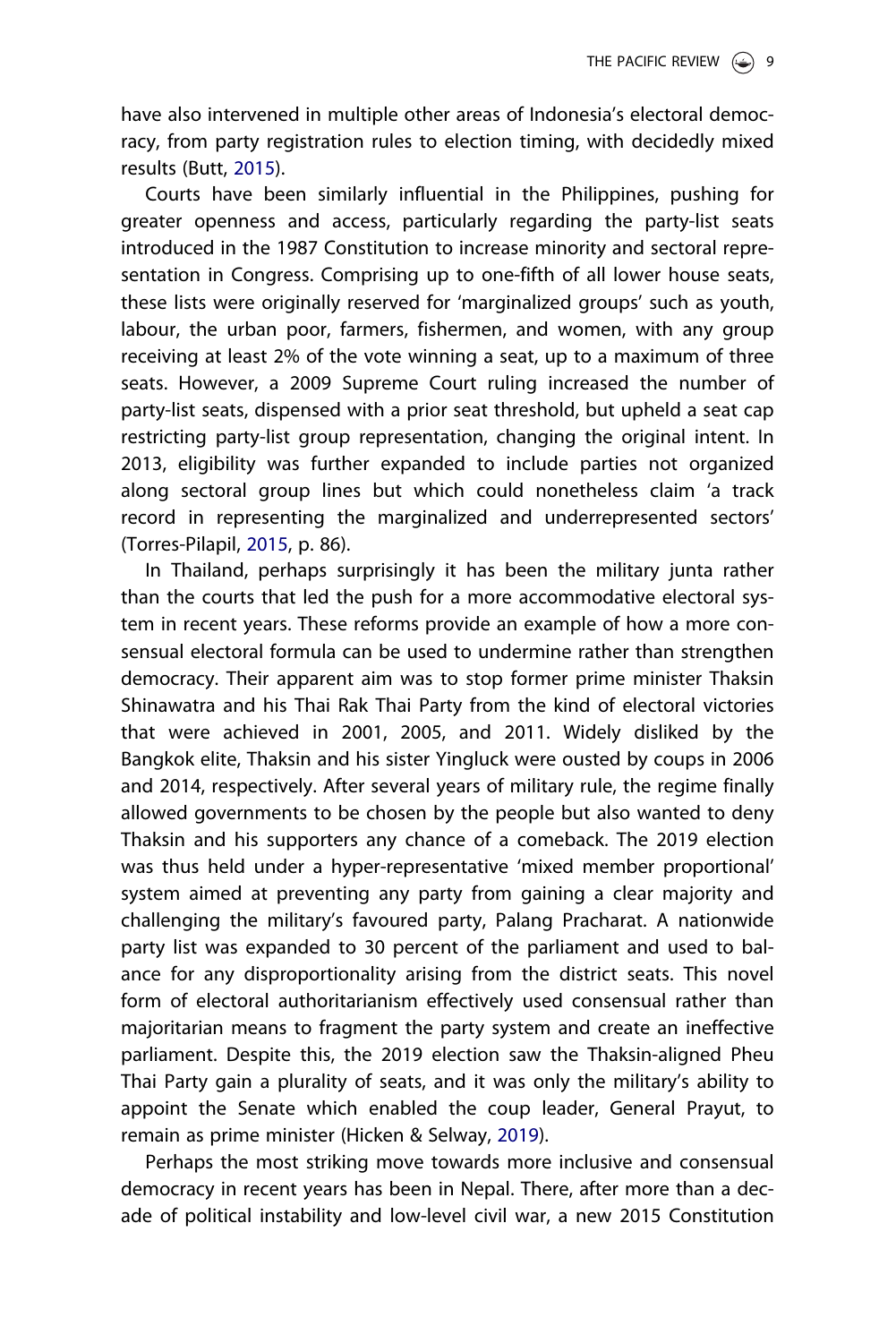<span id="page-10-0"></span>introduced a federal democracy and a two-tier MMM system. Previously, a unitary parliament had been elected by plurality rules, leading to highly unrepresentative elite-dominated politics and, ultimately, the failure of democracy. Nepal's transition to a more consensual model included a variety of efforts to increase gender and minority representation. Political parties were required to 'take into account the principle of inclusiveness while nominating the candidates' for the district component of elections and, in the PR tier, include at least 50% female candidates and follow quotas for marginalized ethnic and other identity groups (Bylesjö et al., [2010](#page-25-0), pp. 2–3).

Finally, in Mongolia, the electoral system has changed multiple times since the turn of the century—from highly majoritarian to semi-proportional, and back again. Mongolia's democratization in 1990 following the collapse of the Soviet Union saw it use a combination of plurality, tworound and block-vote systems to elect legislators. In 2008, an 'Asian-style' MMM system was adopted, but in 2016 the Mongolian Constitutional Court found this to be unconstitutional, forcing Mongolia to return to plurality rules once again (Maškarinec, [2018\)](#page-26-0).

#### 3.2. Female representation

Institutional reforms aiming for a better gender balance in terms of legislative representation began in many Asian countries in the 2000s. Among the East Asian nations, Taiwan adopted the most drastic institutional changes, through a 2005 constitutional amendment requiring legislation be enacted to improve the representation of women. In 2008, in response, a new law mandating that each political party nominate no less than 50% female candidates for the PR tier of its MMM electoral system was passed.

South Korea's shift to MMM also facilitated the introduction of a gender quota. In 2000, the National Assembly revised the Political Party Act to recommend that parties nominate at least 30% of women in their PR tier. However, a lack of any enforcement mechanism resulted in little impact (Yoon & Shin, [2015](#page-27-0)). Efforts by civil society to further strengthen female representation saw other amendments recommending that parties nominate women in at least half of all PR seats via a so-called 'zipper system', with a woman placed sequentially at every odd number on the party list, and in at least 30% of the FPTP seats, with financial support provided to parties that did so.

In Mongolia, similarly, the reform which introduced MMM in 2012 was accompanied by a 20% female quota for the PR tier. Since 2016, the electoral formula has reverted to the previous system, but the 20% quota has remained (Maskarinec, 2018).

In 2018, Japan introduced a gender parity law to promote the 'co-participation' of men and women in national and local elections, the Act on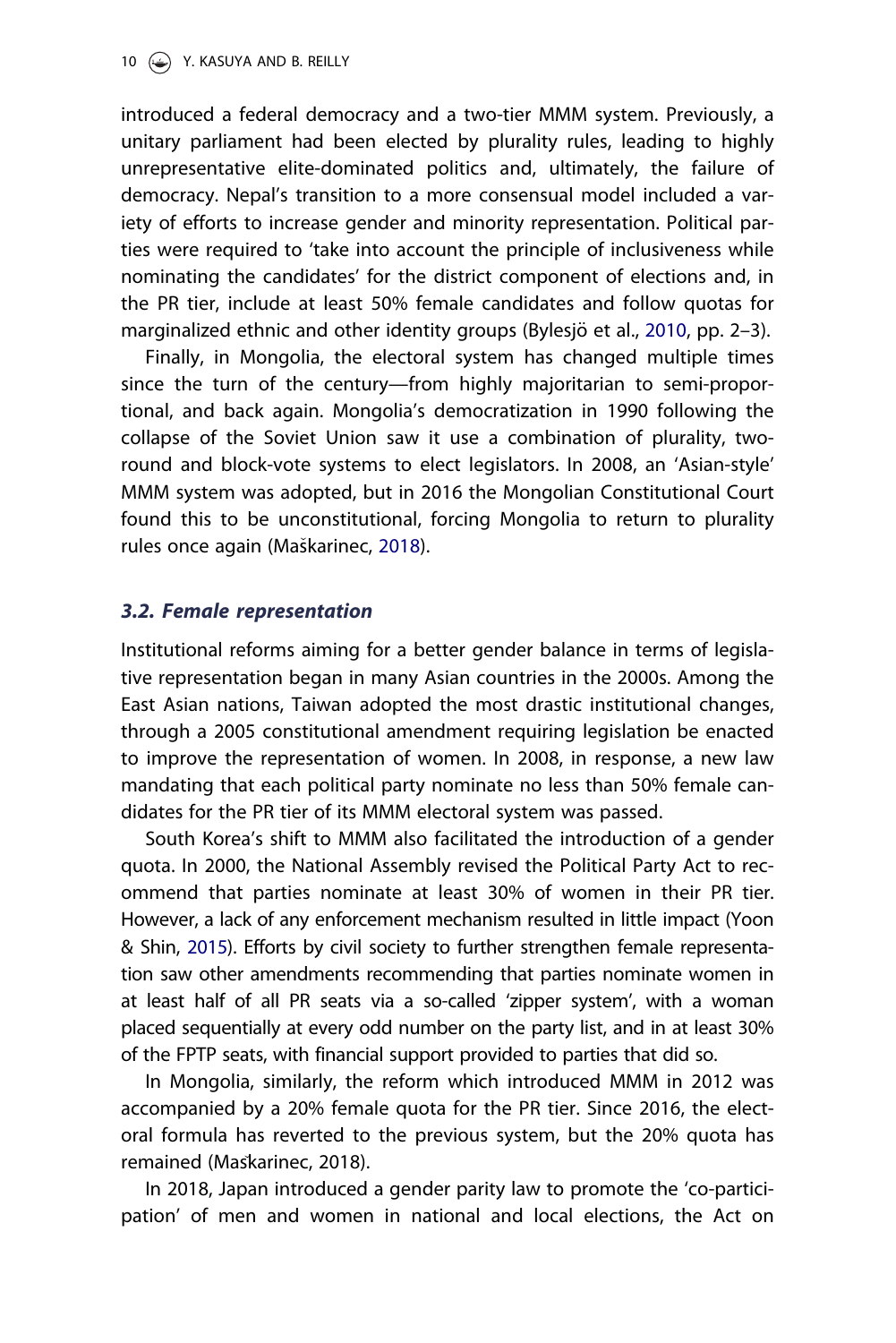<span id="page-11-0"></span>Promotion of Gender Equality in the Political Field. Political parties are encouraged to create numeric targets for female candidates. While the law contains no enforcement provisions or penalties for violation, it represents an unprecedented development for a country that has traditionally resisted liberal reforms concerning gender.

In Southeast Asia, Indonesia, Thailand, and Timor-Leste have also enacted gender quotas. In Indonesia, a 2003 law requiring political parties to nominate at least 30% female candidates turned out to be ineffective, as parties were able to relegate women to unwinnable positions on their list. In response, in 2008, a zipper system for nominating female candidates was introduced, accompanied by penalties for noncompliance: if it failed to meet the quota requirement, the election authority could disqualify that party from running (Bessell, [2010](#page-25-0)). Timor-Leste also followed this model under their 2006 election law (IDEA, [n.d.\)](#page-25-0).

Provisions on female representation in Thailand's 2017 Constitution were a compromise between advocates and conservatives. In the end, a proposed gender quota in the draft version was watered-down, with the final text only stating that political parties should consider gender equality when nominating candidates (ISEAS-Yusof Ishak Institute, [2019](#page-25-0)). Nevertheless, this first mention of gender equality in a constitution was unprecedented in Thai history.

Many South Asian countries have also adopted constitutional provisions addressing female representation. In Pakistan, legislative seat reservations for women were a part of post-independence constitutionalism, with six seats in the 1956 and 1962 Constitutions and ten in the 1973 Constitution. The number increased to 20 in a 1985 constitutional amendment; in 2002, it increased again to 60 out of 342 seats for the House of Representatives and 17 out of 104 seats in the Senate—an increase from 9% to 17% for the House, and 0% to 16% for the Senate (PILDAT, [2004](#page-26-0)).

Bangladesh also provided reserved seats for women in its first Constitution of 1972, increasing from 15 out of 315 parliamentary seats in 1972 to 30 in 1979. After a 20-year hiatus, in 2004, the number of reserved seats grew to 45; in 2011, this number was further increased to 50 out of 300 seats, or 17%. The parliament also enacted the Representation of the People (Amendment) Order Act in 2009, which prescribed a goal of reserving at least 33% of all committee positions for female legislators by 2020 (Akbar, [2018\)](#page-24-0).

The 2015 Constitution of Nepal similarly provides several provisions to encourage the empowerment of women and minority groups, requiring that one-third of members of the House of Representatives be female, a goal to be achieved through federal legislation (Article 84 (8)). The Constitution also mandates that the elected Speaker and Deputy Speaker of the House positions include at least one woman (Article 91 (2)).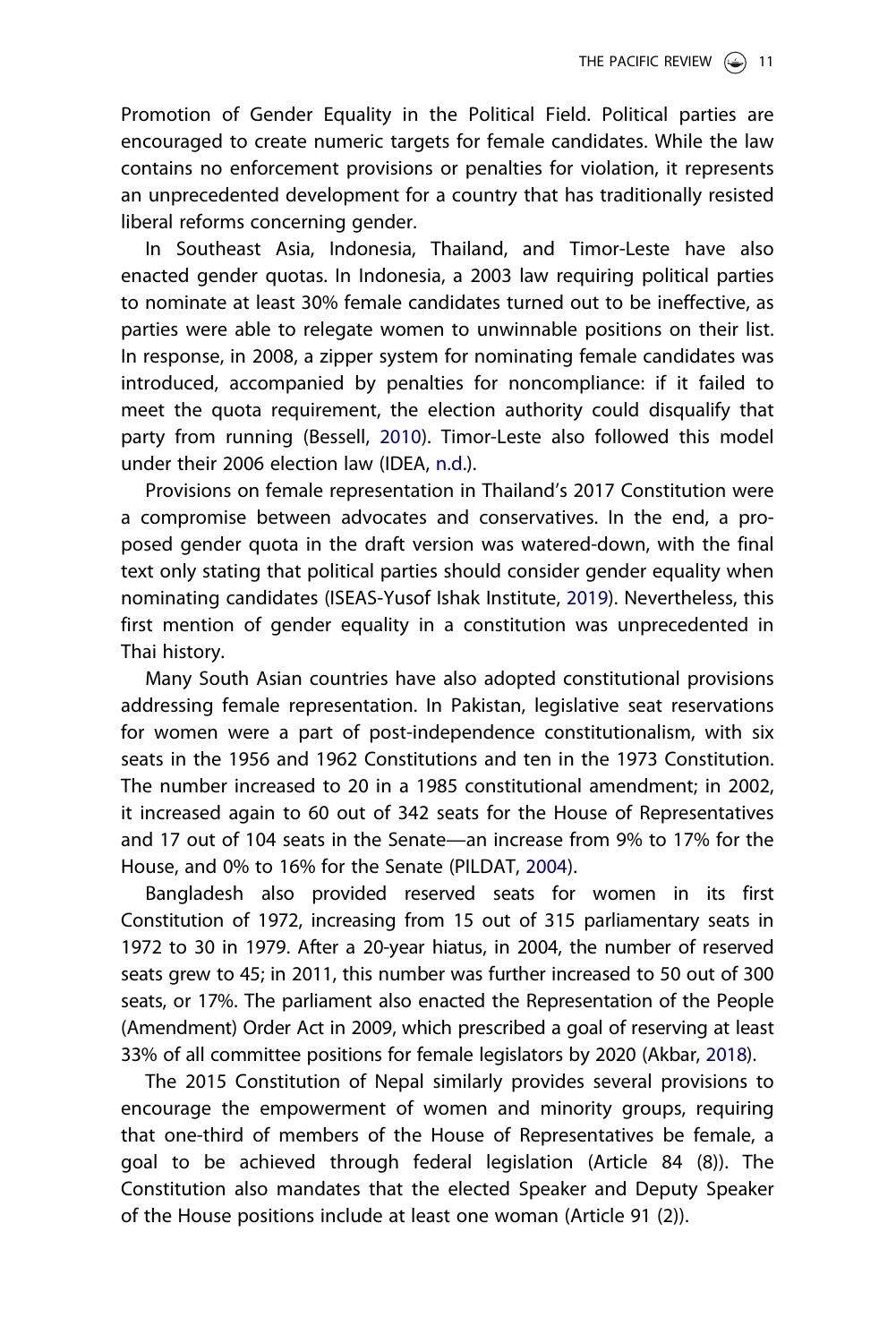#### <span id="page-12-0"></span>12 (C) Y. KASUYA AND B. REILLY

Unlike Pakistan and Bangladesh, India did not provide a quota for women when enacting its 1947 Constitution, but it did establish influential electoral quotas for oppressed minorities, discussed below. In 1993, the parliament passed a constitutional amendment that reserved one-third of all elected positions in local-level assemblies for women. In 1996, a 'Women's Reservation Bill' was submitted to the parliament but met with strong opposition by some groups. In 2008, another Constitutional Amendment was proposed; it mandated that 33% of seats in the lower chamber of the National Assembly and all state-level legislatures be reserved for women. While the upper house passed the bill in 2010, the BJP, which has been in power since 2014, have yet to fulfil their promise to enact the measure (Sengar, [2019](#page-27-0)).

#### 3.3. Minority representation

As one of the most ethnically diverse regions in the world, it is not surprising that Asian democracies have developed special mechanisms for representing ethnic minorities. These include indigenous quotas, reserved seats, and placement mandates requiring representatives of marginalized groups on party lists. Tan and Preece [\(2021\)](#page-27-0) identified 11 East, South and Southeast Asian countries that have made special provisions for ethnic and religious minority groups at the legislative level, and two with such legal provisions at the executive (presidential) or state/regional levels.

Ethnic seat reservations have a long history in Asia. The wave of British decolonization that occurred after World War II, and the agitation by ethnic minorities for more political equity, led to formal schemes for minority inclusion, in the form of reserved seats and ethnically defined voter rolls in Burma (now Myanmar), India and Pakistan, as well as in Pacific Islands such as Fiji. The introduction of seat reservations for indigenous tribes in Taiwan in 1972 marked the first use of this approach in the Sinitic world, with six seats elected solely by those designated as indigenous members of the electorate (Templeman, [2018](#page-27-0)).

As democratic systems became more established, most Asian countries adopted a less segmented approach to minority representation, largely abandoning the idea that minority communities be chosen separately to other members of parliament. Most recent adoptions of minority inclusion mechanisms require minority representatives be elected by all voters, not just their co-ethnics, on the principle that they should be acceptable to the majority community as well as their own group. This trend—which is distinctive in global terms (Lublin & Wright, [2013;](#page-26-0) Reilly, [2020](#page-27-0))—began with India's abandonment of its colonial-era separate voter rolls for Muslim and other groups and the 1950 creation of openly-elected seats for the former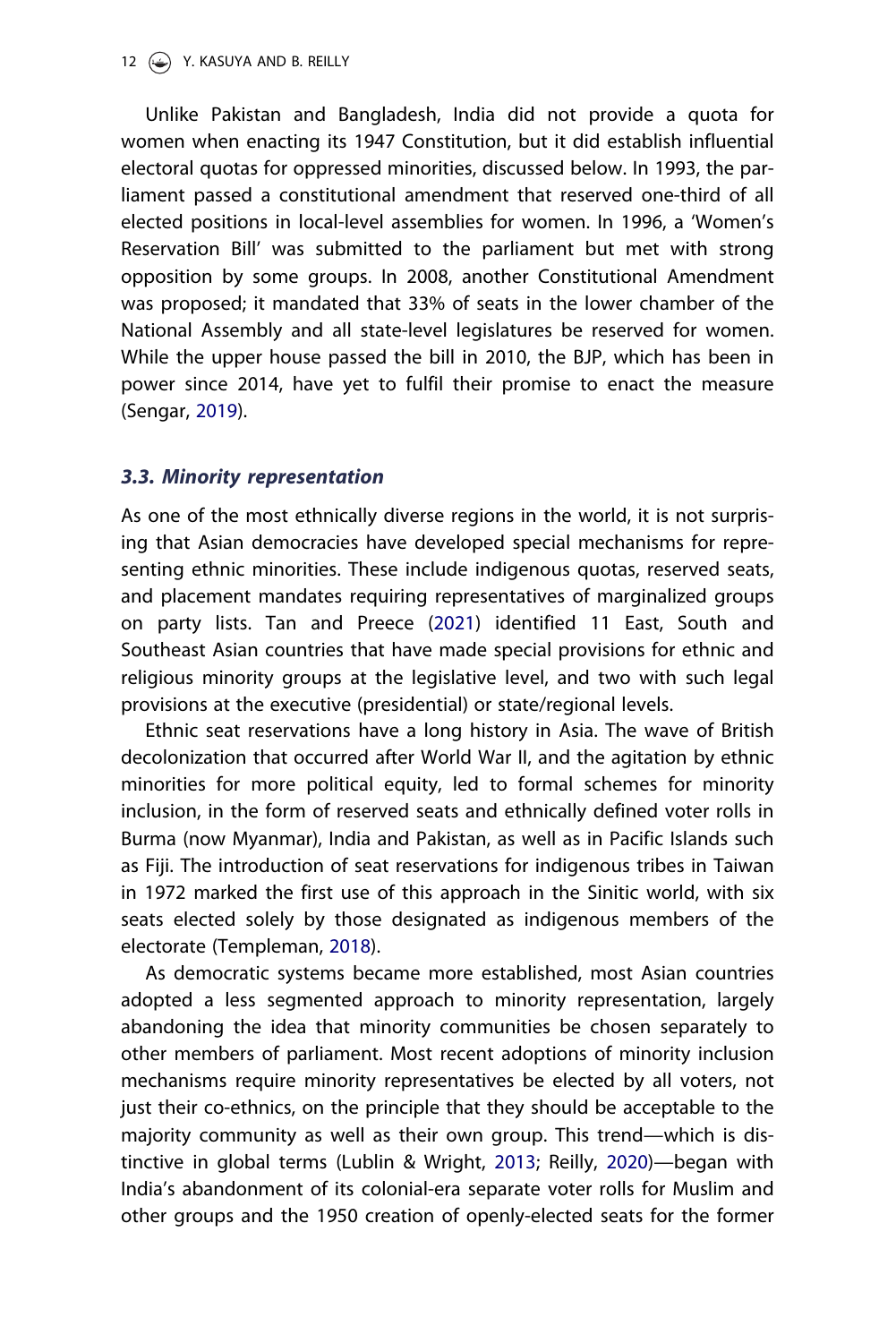<span id="page-13-0"></span>'untouchable' castes, as well as some 'scheduled' tribes. These have been successively added to and extended, with recent constitutional amendments declaring new official languages (e.g. 92nd amendment, 2003) and extending seat reservations for scheduled tribes and castes until at least 2030 (126th amendment, 2019).

Since India's pioneering step, most applications of minority quotas in Asia have followed a similar approach. Thus, political parties contesting Singapore's 'Group Representation Constituencies' must field at least one Malay, Indian, or other minority candidate. This approach has recently been extended to Singapore's largely ceremonial office of President, which is now filled by historically underrepresented minorities on a rotating basis. While superficially participatory and inclusive, both initiatives have been critiqued as efforts to sideline the opposition and co-opt critical voices (Rodan, [2018\)](#page-27-0).

Minority representatives in the Philippines (1987/1998) and Nepal (2015) are similarly elected 'at large' and thus depend on the support of all groups, including the majority community, as well as their designated minority group. Both countries' constitutions mandate a certain percentage of candidates from identity groups, including ethnic minorities, which must be included in the closed-list party-list component of their MMM electoral systems. In Nepal, uniquely, this involves all ethnic groups, majorities and minorities alike, elected from the 110 party-list seats in proportions specified in the Constitution: Dalit (13.8%), Adivasi Janajati (28.7%), Khas Arya (31.2%), Madeshi (15.3%), Tharu (6.6%), and Muslim (4.4%). Collectively, this encompasses every major ethnic, religious, or caste group in Nepal, not just those considered marginalized or underrepresented. Thus, 'Khas Arya', the largest category, includes Brahmin and other socio-politically dominant groups.

A different path to minority representation was followed in Myanmar, at least until the 2021 coup ended any pretense of democracy. Historically, officially-designated ethnic groups have been encouraged to form ethnic parties, with voters designated according to their ethnicity on the electoral roll. This enabled a new form of minority representation after the transition to elected government in 2015: Ethnic Affairs Ministers, directly elected at a state or regional level exclusively by their co-ethnic voters, in cases where that minority group which can claim a population of 0.1 per cent or greater outside their own home state. Prior to the 2021 coup, Ethnic Affairs Ministers featured in all but one of Myanmar's states and regions, in most cases elected by a small number of their co-ethnic voters, and exclusively accountable to them for the purposes of re-election. This unusual form of minority representation can be considered another kind of ethnic seat reservation.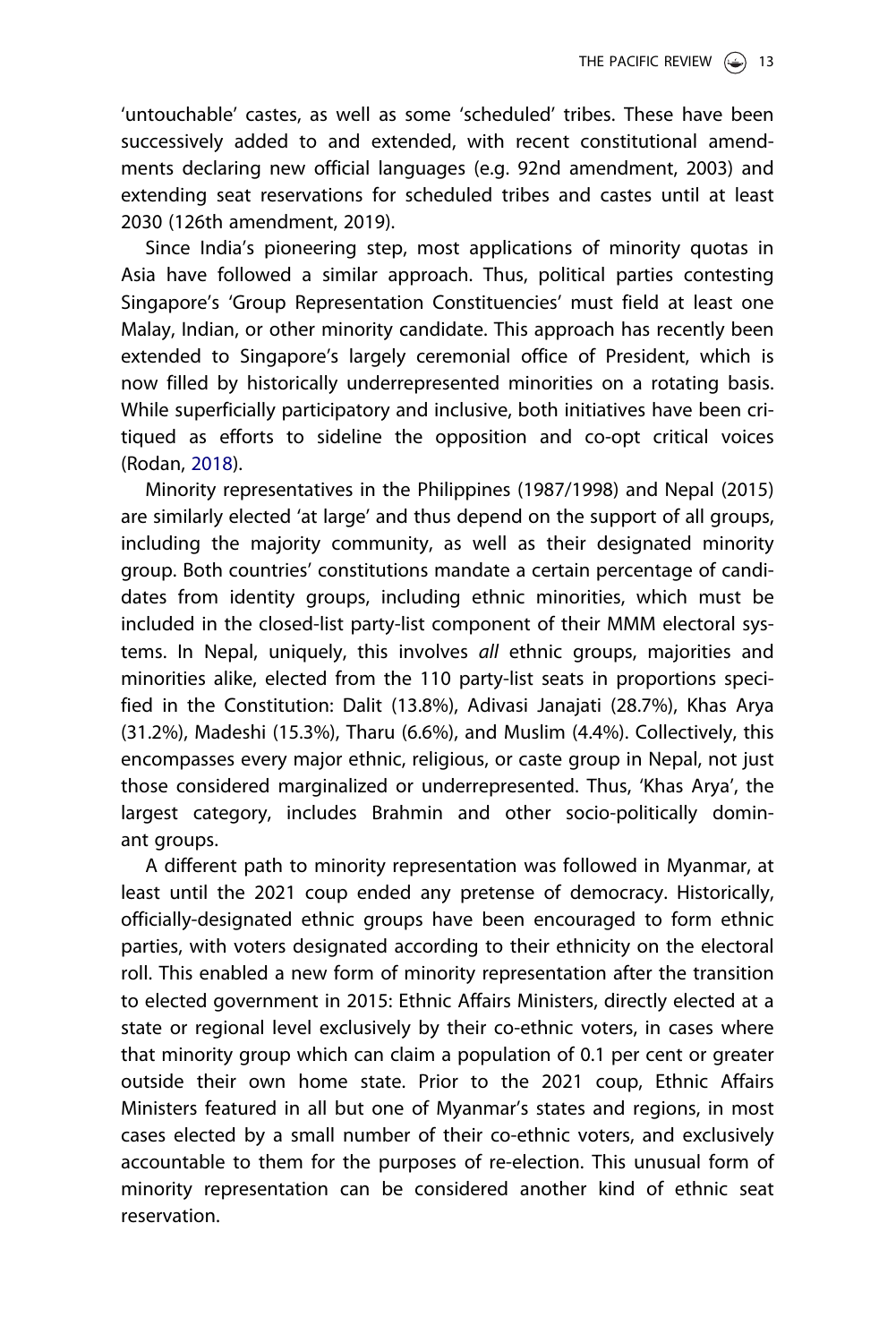| Country            | Electoral system    | Minority groups                                                                                                                 | No. of seats/total<br>no. (%) | Year introduced                             |
|--------------------|---------------------|---------------------------------------------------------------------------------------------------------------------------------|-------------------------------|---------------------------------------------|
| India              | <b>FPTP</b>         | <b>Scheduled Castes</b><br>and Tribes                                                                                           | 131/543(24.1%)                | 1950                                        |
| Myanmar            | <b>FPTP</b>         | National races who make<br>up more than 0.1<br>percent of state/<br>region population                                           | 29/879 (3.3%)                 | 2015 (for 'Ethnic<br>Affairs<br>Ministers') |
| Nepal              | $FPTP + PR$         | Dalit, Adivasi Janajati, Khas<br>Arya, Madhesi, Tharu &<br>Muslim groups plus<br>'backwards' regions and<br>disabled candidates | 110/275 (40%)                 | 2015                                        |
| <b>Philippines</b> | $FPTP + Party$ List | Labour, peasant, urban<br>poor, Indigenous                                                                                      | 59/297 (20.0%)                | 1987/1998<br>(first use)                    |
| Singapore          | $FPTP + PBV$        | Malay, Indian, or<br>other minorities                                                                                           | 16/89 (17.9%)                 | 2008 (2017 for<br>pres. elections)          |
| Taiwan             | $FPTP + PR$         | Indigenous groups                                                                                                               | 6/113(5.3%)                   | 1972                                        |

<span id="page-14-0"></span>Table 2. Minority group representation mechanisms in Asian democracies.

Source: Compiled by the authors based on Tan and Preece ([2021\)](#page-27-0), p. 7.

Table 2 summarizes these formal mechanisms for ethnic minority representation in Asia.

Across Asia, a key area of difference is the 'selectorate' choosing these minority representatives. In India, for instance, the need for Scheduled Caste (SC) politicians to attract cross-caste votes means many are accused of being unresponsive to their core community, or of being token representatives (Jensenius, [2015](#page-25-0)). However, it also means that mainstream political parties have an incentive to recruit and support SC politicians, in order to increase their numbers in the legislative assemblies—facilitating the gradual integration of SC politicians into the mainstream political elite (Jensenius, [2017,](#page-25-0) p. 3). While Kymlicka ([1995](#page-26-0)) argues that having minority representatives chosen directly by their own minority is normatively superior to their election by an open and unconstrained voting public, this needs to be balanced against the propensity for outbidding and extremism that ethnic-census style elections encourage (Horowitz, [1985](#page-25-0)). A desire to avoid the overt politicization of ethnicity helps explain Asia's more aggregative electoral processes, given the combustible history of ethnic relations in many countries.

# 3.4. Federalization

A final aspect of Asia's consensual shift comes via what Lijphart called the 'federal-unitary' dimension. Particularly in Asia's multiethnic democracies, large-scale efforts at decentralization, devolution, regionalism and/or federalism—what Breen collectively calls 'federalization' (2020)—have increased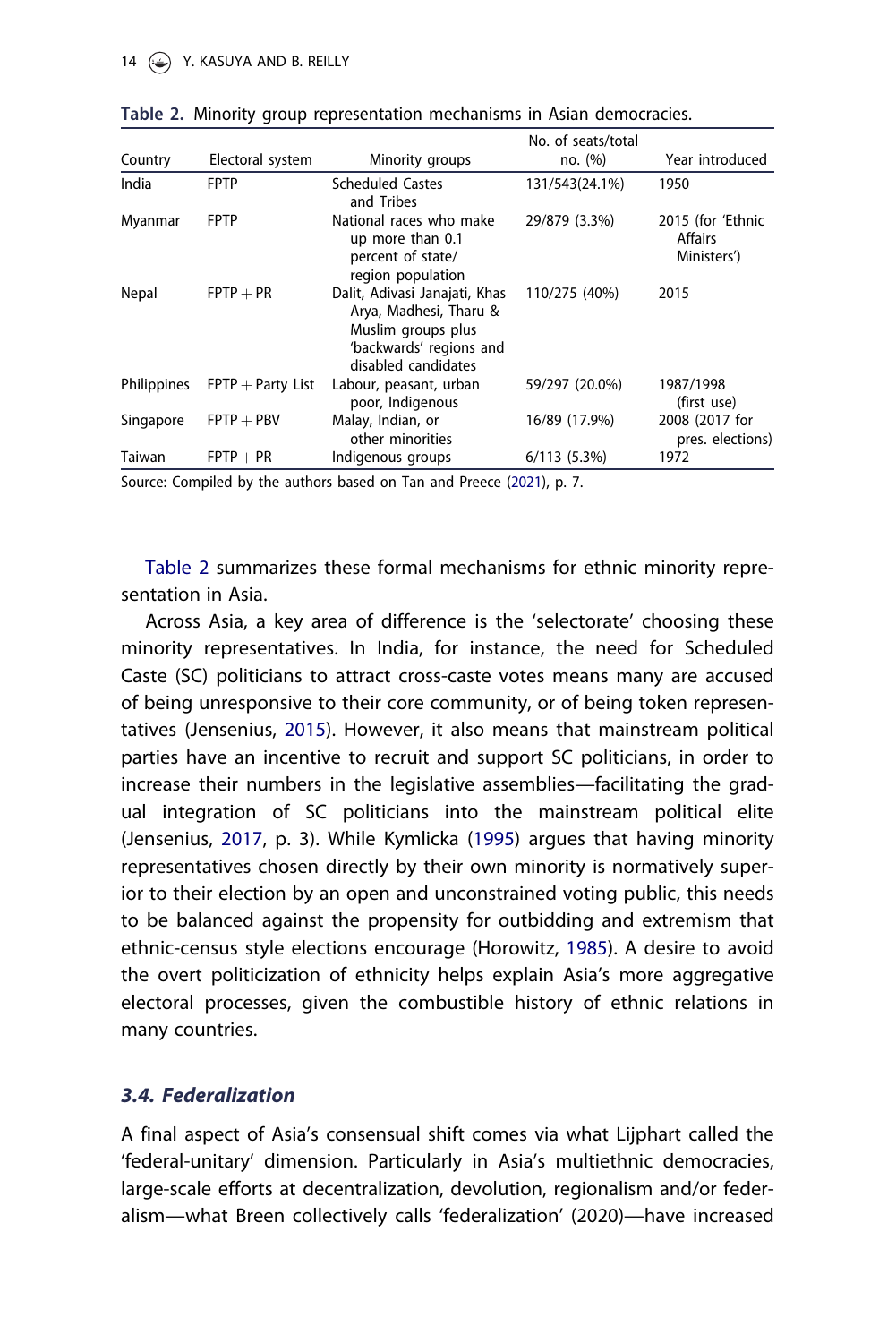<span id="page-15-0"></span>in recent years, often featuring ethnic parties representing peripheral or disadvantaged minorities alongside dominant non-ethnic parties. This has seen long-established Asian federations such as India and Malaysia joined by new entrants. Thus putatively unitary Indonesia, in 2001 began devolving powers to over 500 local government districts in one of the world's most ambitious exercises in decentralization. Nepal enacted a new federal constitution in 2015, while Myanmar, which commenced a transition to democracy and federalism the same year, was similarly strengthening the position of its states and regions prior to the 2021 military coup. Sri Lanka and the Philippines have also elected governments committed to moving to a federal parliamentary system, albeit without making much progress at the time of writing.

Breen [\(2020\)](#page-25-0) argues that this combination of federalization with coalitions of both ethnic and non-ethnic parties effectively forms its own 'Asian model' of democracy, delivering multiethnic central governments and legislatures while also allowing for the representation of peripheral minorities via ethno-federalism and local parties. Indonesia, for instance, allows local parties to contest elections in far-flung Aceh and Papua—at the eastern and western extremities of the archipelago—but not elsewhere. Myanmar, too, encourages local ethnic parties across its horseshoe-shaped highlands. These and other examples of 'holding-together' federalization in Asia, in which sub-national units are the product of a deliberate devolution from the centre to the provinces, stand in contrast to the Western 'comingtogether' federations (Stepan, Linz, & Yadav, [2011](#page-27-0)), which typically allocate stronger powers to their constituent states. However, this relatively weak form of federalism is counter-balanced to some extent by asymmetric forms of special autonomy as well as the proportional lists, reserved seats, gender quotas, and other special structures discussed earlier. The spread of these mechanisms has shifted the balance between inclusion and stability in much of South and Southeast Asia, providing further evidence for progress along the federal-unitary dimension of consensualism.

# 4. Consequences

Thus far, this paper has focused on changes to the institutional design and rules of the political game but not on their substantive effects. In this section, we examine the extent to which political representation has changed as a result of the institutional reforms discussed above.

### 4.1. Party systems

A simple indicator of diversity in representation is the size and number of distinct political parties represented in a legislature. [Figure 1\(a\)](#page-16-0) therefore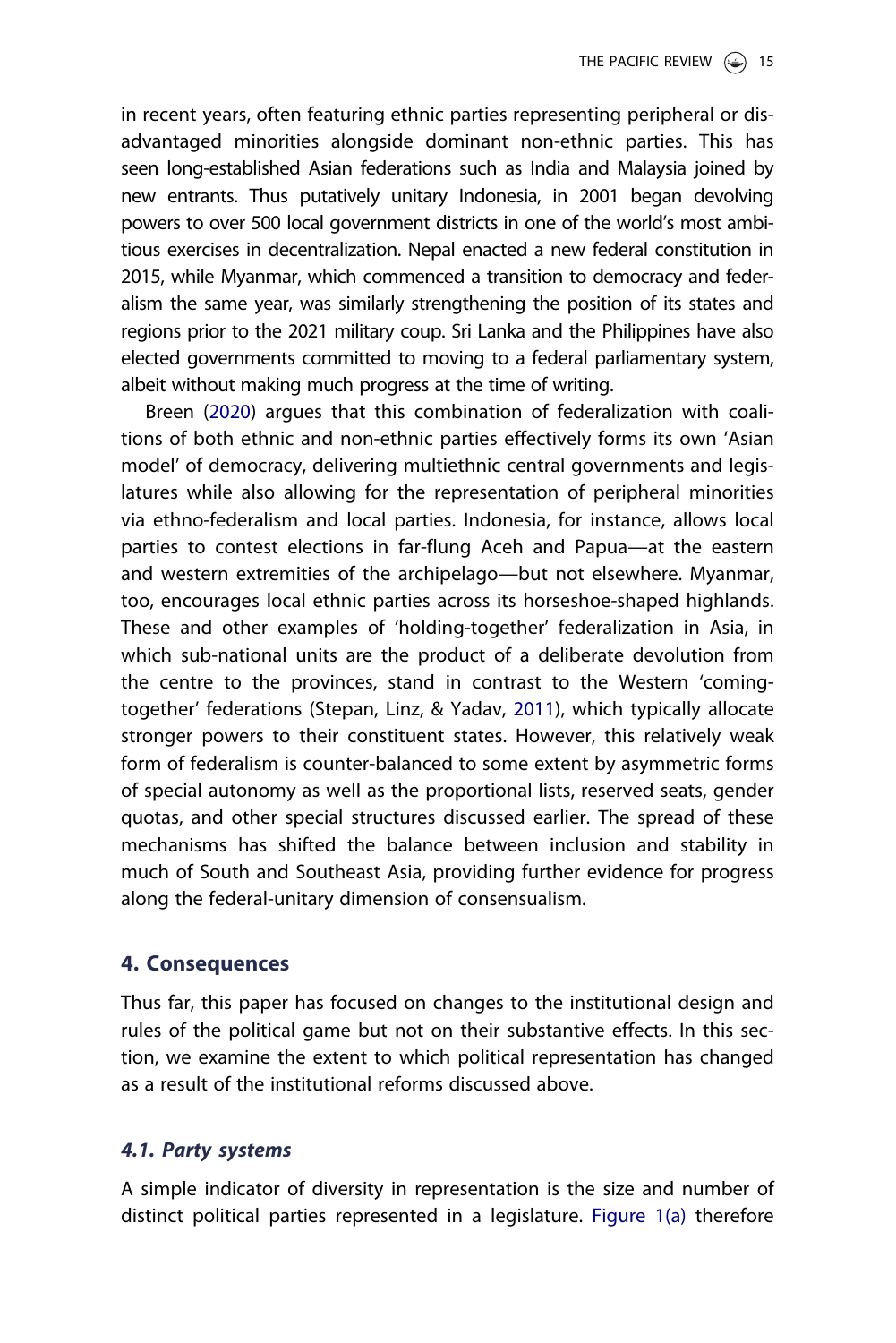<span id="page-16-0"></span>

Figure 1. Changing political representation in Asia.

Source: Compiled by the authors using the following: (a) see [Supplementary Appendix](https://doi.org/10.1080/09512748.2022.2035426); (b) '2lgfemleg' in Coppedge et al. [\(2021\)](#page-25-0); (c) 'v2paminor' in Lührmann, et al. ([2020](#page-26-0)); (d) 'v2xpa\_illiberal' in Lührmann, et al. [\(2020](#page-26-0)); (e) 'v2x\_egal' in Coppedge et al. [\(2021](#page-25-0)).

Note: For (c), we calculated the country level average of the illiberalism score of each party by weighing the party's seat share.

compares the average effective number of parties or ENP (Laakso & Taagepera, [1979\)](#page-26-0) for each national legislature<sup>[4](#page-23-0)</sup> over two distinct time periods: 1995 to 2004 and 2005 to 2019. Figure 1(a) shows the result for all the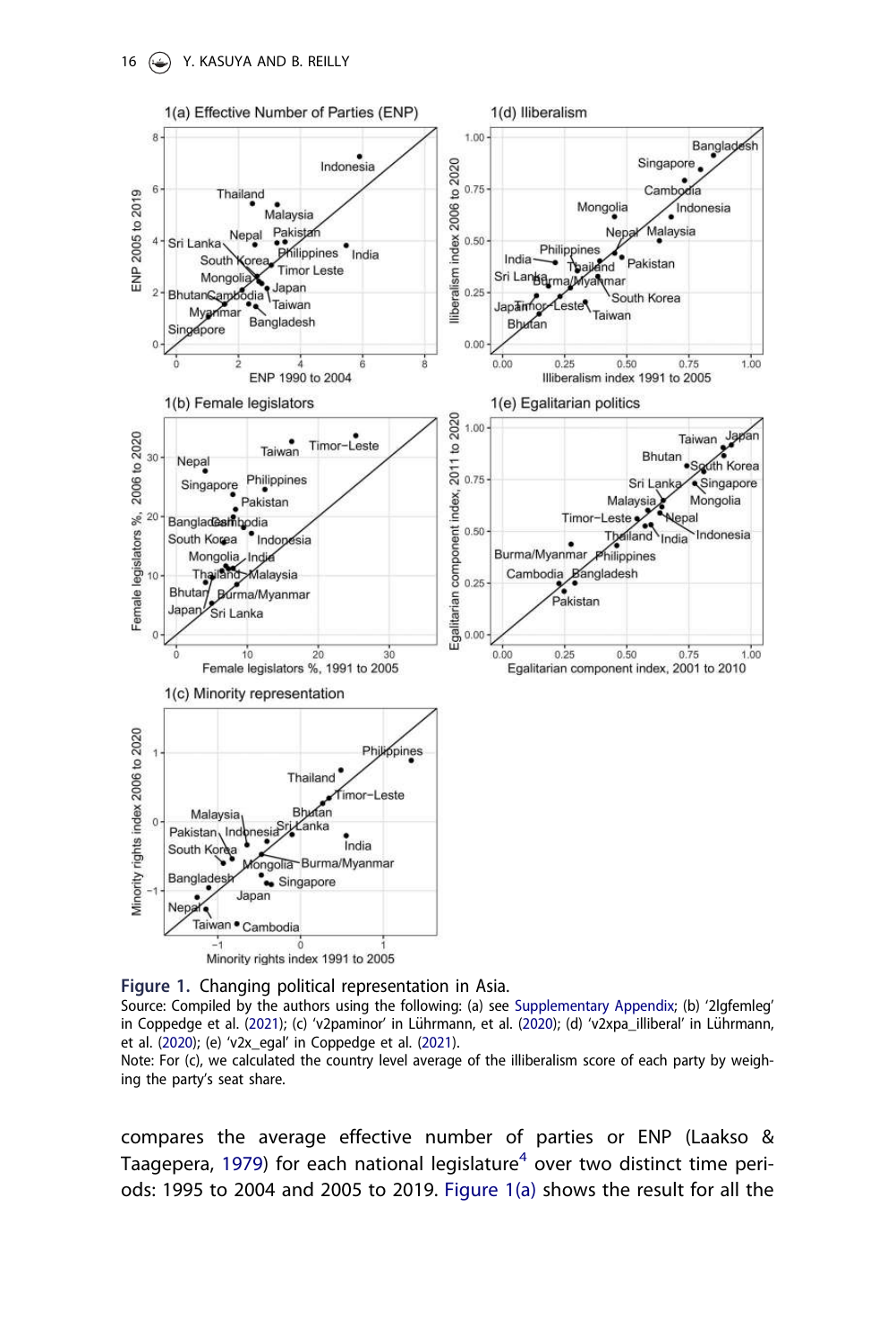<span id="page-17-0"></span>cases in our survey. Placement above the 45-degree line indicates an increase in ENP in the last 15 years (2005–2019) in comparison to the 1990–2004 period.

[Figure 1\(a\)](#page-16-0) suggests that countries adopting consensual institutional reforms by and large exhibit the theoretically expected effects of such changes. Thus, Thailand's ENP increased from an average of 2.5 (2001–2011) to 5.4 in the 2019 elections after a much more proportional system replaced its previous MMM and block-vote models. Nepal, which shifted from plurality to MMM in 2015, also saw an ENP increase from 2.5 to 3.8. In Indonesia, which shifted to an open list PR system after the 2009 election, ENP has increased from 5.9 to 7.3. The Philippines also came to embrace a larger number of parties, partly due to the increased number of representatives elected from the party list tier. By contrast, South Korea's 2004 reforms, which introduced a dual ballot MMM system (rather than the old single-ballot system in which results at the district level determined the allocation of seats to the PR tier) may have increased voter choice but did not result in any boost to ENP.

At the same time, there are cases where the electoral formula remained the same but ENP changed. India's ENP decreased due to the BJP becoming a dominant party during the last several elections. Malaysia's ENP increased in recent elections due to coalition splits and the emergence of new parties, which led to the country's first-ever change of government at the 2018 elections. Overall, of 1[5](#page-23-0) countries in our study, $5$  nine increased their average ENP in recent years, suggesting a move towards more consensual politics, while six decreased their average ENP, indicating the reverse.

Overall, the tendency towards greater party proliferation is along the lines one would expect as part of a shift towards more consensual politics in Asia. However, an increase in the number of parties does not always lead to enhanced diversity in political representation. The Philippines is one example of this. There, the number of parties has risen in recent elections—but the creation of a new party often results not from the emergence of new groups in need of representation but rather from the formation of new coalitions among local bosses (Kasuya & Teehankee, [2020\)](#page-26-0).

### 4.2. Female representation

Another key consensual measure is the equity of gender representation. [Figure 1\(b\)](#page-16-0) compares the percentage of female legislators between the same two periods used in [Figure 1\(a\)](#page-16-0). As this figure shows, women's representation has increased almost everywhere, following a global trend. Nevertheless, the countries which made the biggest leap in female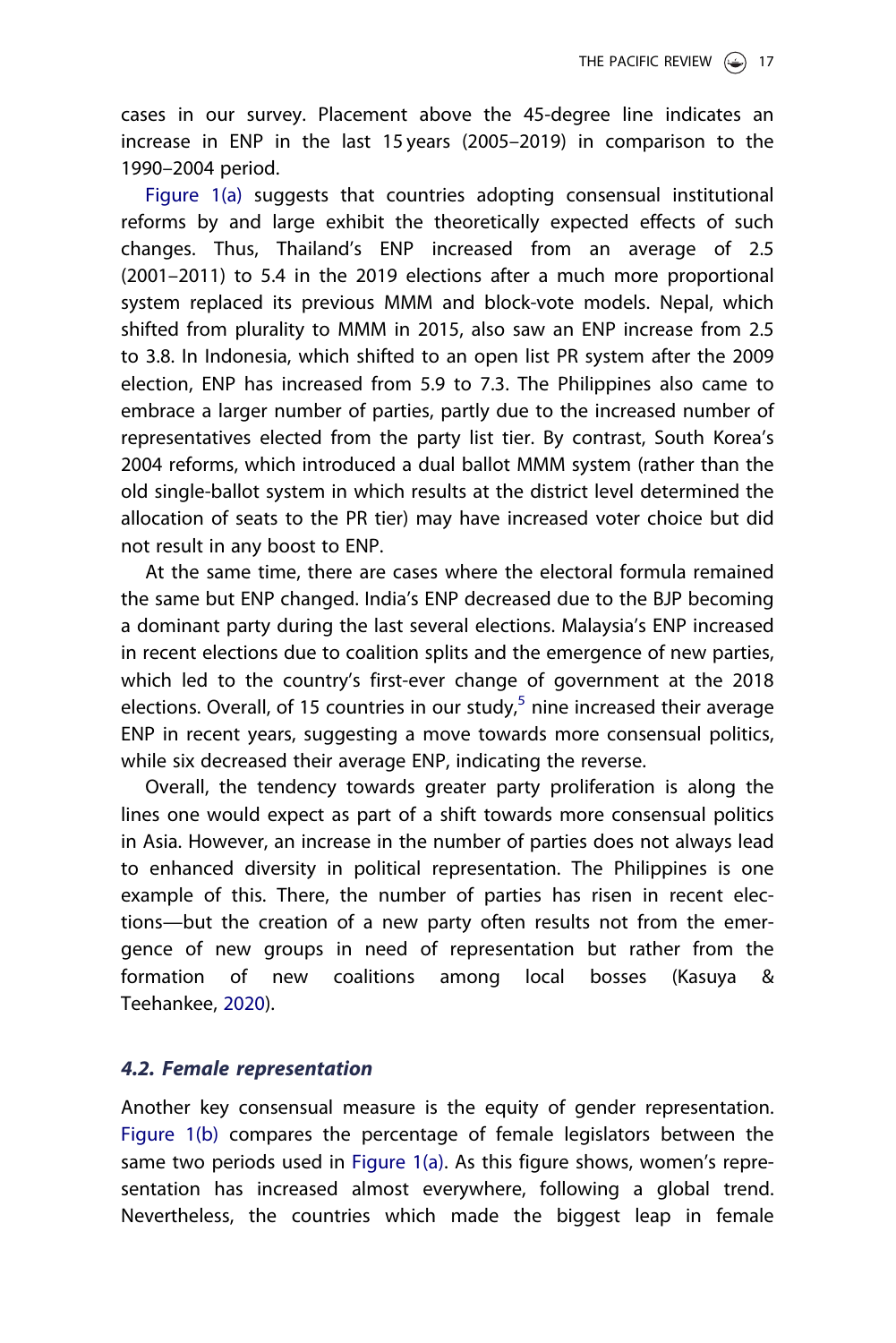<span id="page-18-0"></span>representation are mainly but not exclusively those with expansive gender quotas. These include Nepal, Pakistan, Taiwan, and Timor-Leste. This observation suggests that such institutions do have considerable impact on gender-balanced representation.

Some countries without institutional mechanisms to enhance female representation also increased their proportion of female legislators. Singapore and the Philippines are both examples. In Singapore, the PAP increased their nomination of female candidates since the mid-2000s, as the party leadership realized the need to accommodate societal pressures for diversity and its popularity stagnated (Tan, [2015\)](#page-27-0). In the Philippines, the increase in female legislators may be a result of the introduction of legislative term limits in a context of prevalent political families or clans, as a male representative who reaches the limit is typically replaced by a family member, often his wife or daughter (Labonne, Parsa, & Querubin, [2019](#page-26-0)).

In summary, there is clear evidence that women's representation has increased across Asia's democracies, and that institutional reforms including gender quotas have likely played a role in this process. At least in terms of descriptive representation of women, most Asian countries in our study have made progress during the last decade, with the greatest changes being in countries that have adopted gender quotas or similar rules.

### 4.3. Minority rights

Another indicator of consensual politics is the representation of ethnic minorities and peripheral regions in the political system. As discussed earlier, there has been a growth in the representation of ethnic minorities, usually via reserved seats, and also significant devolution of power from the centre to the regions via various approaches to federalization, particularly in South and Southeast Asia.

To examine if this process has actually advanced minority interests, [Figure 1\(c\)](#page-16-0) uses the 'minority rights index' in the V-Party database of the V-Dem Project. We reconstructed this variable to represent each country (the original data uses parties as the unit of analysis), so that a higher value indicates better national protection of minority rights. The periodization is the same as in the previous figures. Countries located above the 45-degree line registered improved minority rights during the period from 2005 to 2019 in comparison to the 1990–2004 period.<sup>6</sup>

[Figure 1\(c\)](#page-16-0) suggests that despite implementing institutional reforms, most countries have yet to see an improvement in the actual protection of minority groups. India, Myanmar, the Philippines, Singapore, and Nepal have all implemented *de jure* forms of minority empowerment, as discussed earlier. Yet, except for Nepal, all these countries are located below the 45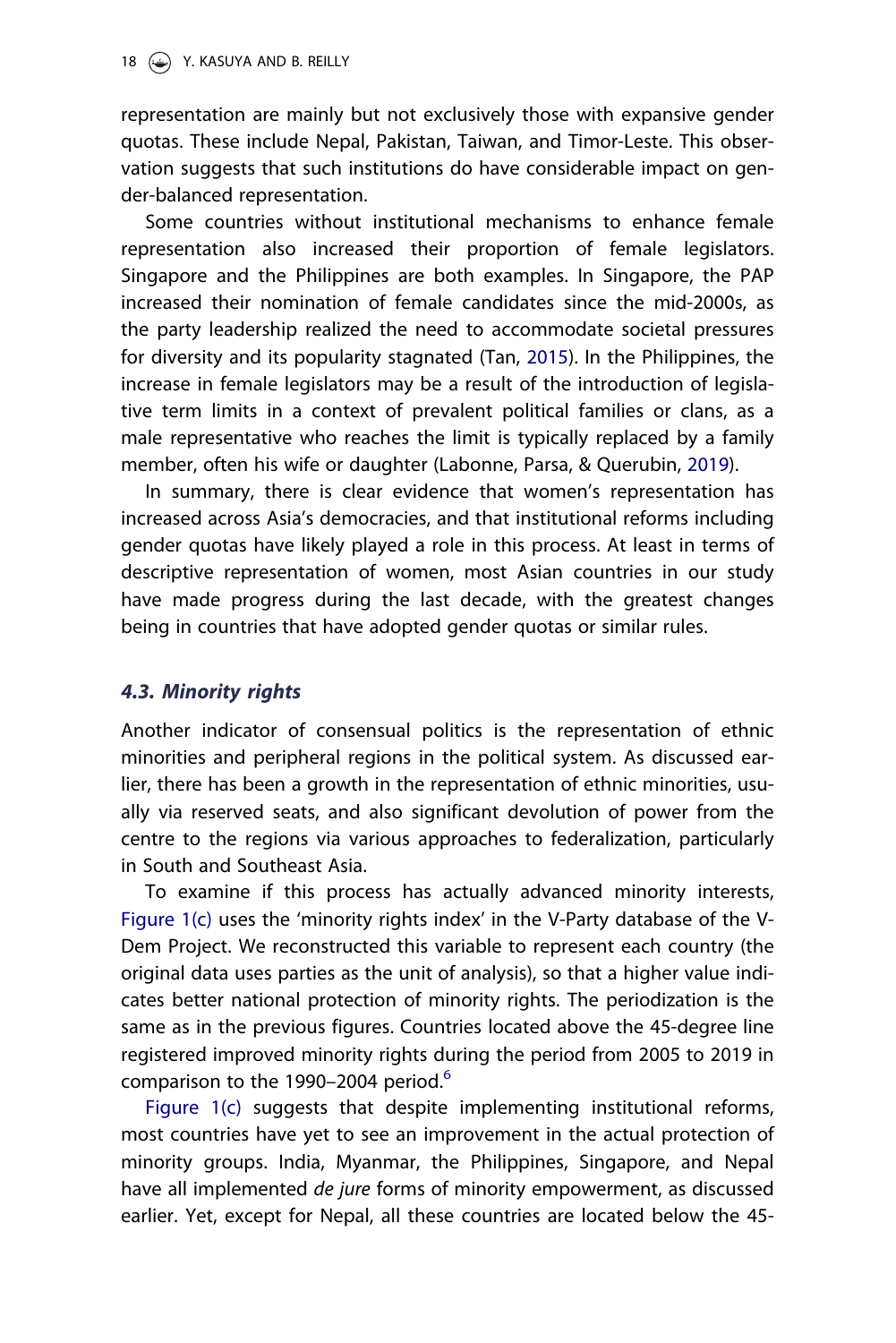degree line, indicating that minority rights have been less respected over the past 15 years compared to the previous period (1990–2004). Other countries such as Indonesia have delivered large-scale devolution without a corresponding increase in minority rights. In addition to the poor record of India and the Philippines—both of which elected populist governments in recent years—[Figure 1\(c\)](#page-16-0) also suggests that minority rights have deteriorated the most in those countries without any ostensive minority-related initiatives, such as Cambodia, Japan, and Mongolia.

The lack of improvement in minority rights suggests that special arrangements for ethnic representation cannot in themselves overcome popular attitudes and political practice, even where minorities are equitably or even over-represented. In most cases, guarantees that ensure minorities will not be overwhelmed by the dominant majority rely on official recognition of their presence to minimize the risks of further marginalization. In Taiwan, for example, indigenous seats have increased to the point where aboriginal groups are now over-represented compared to their numbers in society: 'Although only about 2% of Taiwan's population today holds indigenous status, over 5% of the current legislature (6 of 113 seats) is chosen from 2 separate indigenous constituencies, providing a potentially important avenue of influence in national politics for these historically marginalized peoples' (Templeman, [2018](#page-27-0), p. 461).

In Singapore, similarly, the introduction of Group Representation Constituencies in 1988 sought to ensure more multiracial representation in Parliament to better reflect the national social-ethnic composition (74% Chinese, 13% Malays, 9% Indians, and 4% other races). Since 1991, more than a quarter of the parliament has comprised ethnic minorities, exceeding this societal share (Tan, [2013](#page-27-0), p. 635). However, these and similar group-based reforms enacted for presidential elections are seen by many Singaporeans as compromising meritocracy through de facto racial affirmative action (Rodan, [2018](#page-27-0)).

India, whose use of seat reservations, represents the world's largest exercise in affirmative action, is another case in point. Hundreds of seats in state assemblies across the country are reserved for representatives of the former 'untouchables'. These seat reservations have increased over time to reflect the growing proportion of such groups in Indian society—underprivileged minorities comprise roughly 16% of India's population and, today, hold a similar proportion of seat reservations across the country. However, studies have found that although quotas have increased the numerical presence of scheduled castes in politics, they have only a limited impact on how these groups are represented politically. While quotas have played a role in weakening the status hierarchy associated with the caste system and offering opportunities for integration into mainstream politics, there is no evidence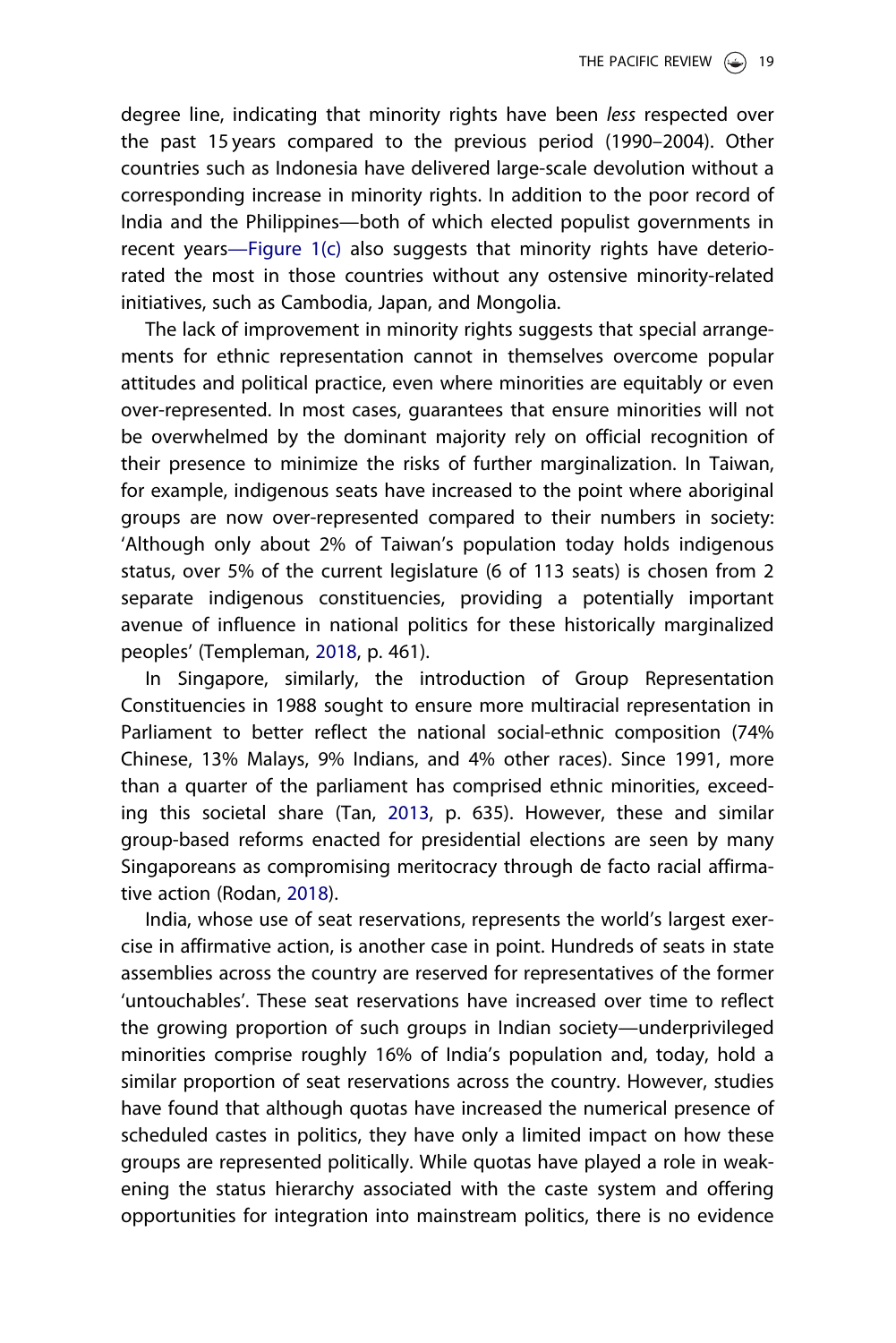<span id="page-20-0"></span>that better representation has itself led to improvement in the basic conditions of life for underprivileged classes (Jensenius, [2017](#page-25-0)).

Other difficulties come when some minority groups are not recognized in official policy (such as the Chinese in Indonesia) or decreed not to exist (like the Rohingya in Myanmar). Chong [\(2018,](#page-25-0) pp. 133–134) found that the number of Chinese holding ministerial positions and elected office had grown steadily over time since Indonesia's democratization in 1999, from just one ethnic Chinese minister in the 1999–2004 period to two in the 2004–2014 period, and three in the post-2014 period. A similar but sharper increase in Chinese representation is evident in representative bodies.<sup>[7](#page-24-0)</sup> However, there is a vast difference between relatively economically privileged minorities, such as the Chinese, and the much more common situation—typified by the plight of the Rohingya—of minorities who are both socially and economically marginalized.

## 4.4. Illiberal politics

Are consensual institutional reforms associated with more accommodative behaviour by political leaders? To examine this question, we employ the 'illiberalism index' available in the V-Party data. This index measures the extent to which party leaders reject commitment to democratic norms such as respect for opposing ideas, freedom of speech, and nonviolent approaches to politics (Lührmann, et al., [2020](#page-26-0)). As consensual democracy purports to bring with it a 'kinder and gentler' form of politics, in Lijphart's ([1999\)](#page-26-0) words, illiberal politics can be seen as its antithesis. [Figure 1\(d\)](#page-16-0) shows those countries, located above the 45-degree line, which have become less liberal over recent years compared to the previous 15 years.

Most Asian countries have become less politically liberal and, thus, in practice, less consensual over the past 15 years. This includes not just emerging democracies but also Asia's three longest-established democracies: India, Japan, and the Philippines. For instance, Japan's ruling coalition, holding a dominant legislative majority, has been able to enact illiberal policies such as the 2013 Secret Information Protection Act, a law potentially silencing the opposition. In India, what Lijphart [\(1996\)](#page-26-0) claimed to be a case of informal consociationalism which explained 'the puzzle of Indian democracy' has apparently disappeared altogether. Since Prime Minister Modi took office in 2014, Indian politics has become increasingly dominated by Hindu nationalism, marginalizing Muslims and other minority groups. As there have been limited institutional changes in India, this shift to more majoritarian politics emphasizes the supremacy of human agency over formal institutions.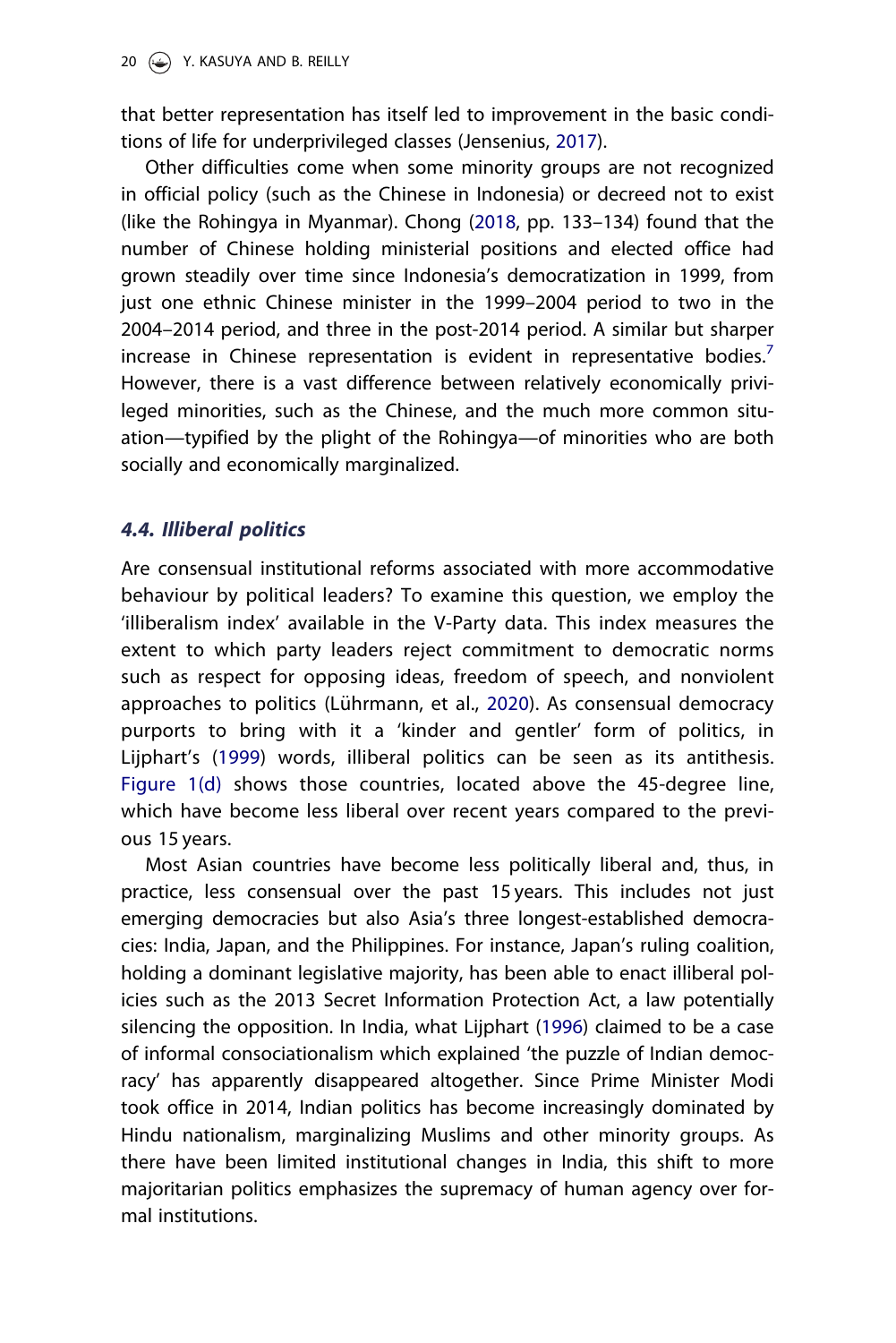<span id="page-21-0"></span>Of those countries which adopted consensual reforms in the realm of female quotas, minority representation and federalization, only Taiwan and South Korea have substantially improved their liberalism scores. Elsewhere, ostensibly consensual reforms, as with the switch to proportional representation in Thailand, have been used to sideline the opposition and ensure that military and royalist-aligned forces maintain a grip on power, even as their popularity fades.<sup>[8](#page-24-0)</sup> In the Philippines, President Duterte's aggressive attacks on the press and civil society have overshadowed other problems with minority representation, such as with the 'colonization' of party-list seats by front organizations connected to wealthy families and political dynasties (Hutchcroft, [2019\)](#page-25-0). In Indonesia too, ostensibly consensual reforms—such as large-scale decentralization and the consensual practice of inviting opposition parties into power-sharing 'rainbow' cabinets—have not been enough to avoid the political stasis and democratic decay of the Jokowi presidency (Power, [2018](#page-26-0)). Indonesia today ranks as only marginally more liberal on V-Dem data than the earlier 1990–2004 period, when the country was under Suharto's autocratic rule until 1998, and then in a period of great instability until 2004.

# 4.5. A more egalitarian politics in Asia?

Finally, we examine if Asia's consensual institutional reforms have led to more egalitarian politics. Political equality is a hallmark of Lijphart's 'kinder and gentler' claim that consensus democracy outperforms majoritarian democracy. To probe if this is the case in Asia, we deploy the Egalitarian Component Index (ECI) in the V-Dem data. The ECI measures to what extent the egalitarian principles of democracy are achieved by looking at three sub-components: (1) protection of rights and freedoms across all social groups, (2) equal distribution of resources across all social groups, and (3) equal access to power by gender, socioeconomic class and social groups. This index ranges from 0 to 1, with values closer to 1 indicating more egalitarianism. As discussed in Subsection 4.4, a new trend toward illiberal politics started roughly ten years ago in many Asian countries. To capture this current trend better, [Figure 1\(e\)](#page-16-0) examines a shorter period than our previous figures; we compare the ECI scores of the past ten years (2011–2020) to those of two decades ago (2001–2010). In the [Supplementary Appendix](https://doi.org/10.1080/09512748.2022.2035426) [\(Figure A1\)](#page-16-0), we provide a graph with the same periodization as in our previous figures.

In [Figure 1\(e\)](#page-16-0), as in our previous scattergrams, a location above the 45 degree line implies that a country's politics became more egalitarian in recent years. However, the figure reveals no discernible relations between consensual institutional reforms and egalitarianism. With the exceptions of Myanmar and Bhutan, both of which were transitioning from non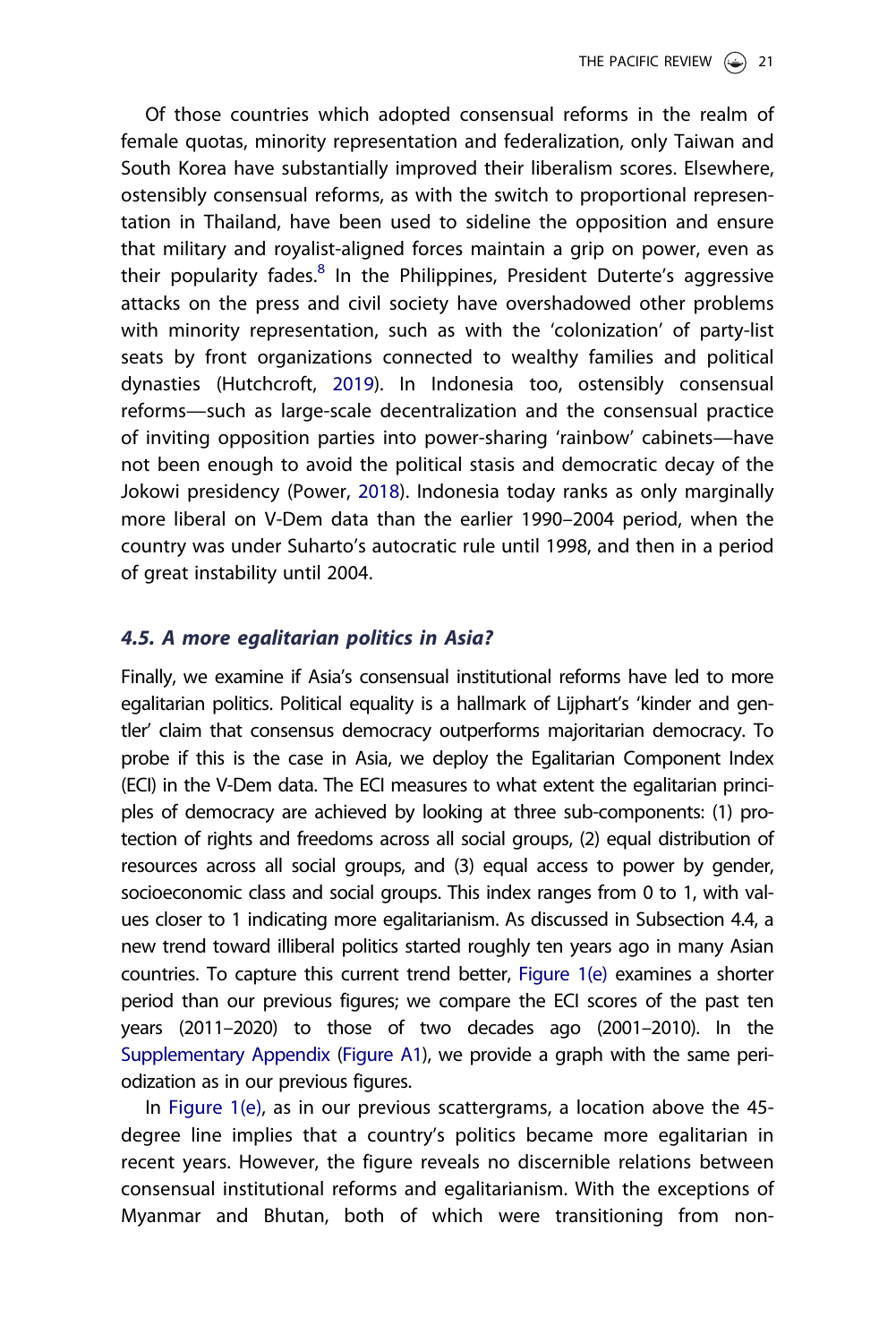democratic regimes, most Asian countries backslid into less egalitarian politics over this period, regardless of consensual reforms.

Surprisingly, the countries with the most consequential consensual reforms delivering better gender, minority and regional representation, such as Nepal and Indonesia, did not show the expected substantive changes towards more inclusive politics. The list of backsliders also includes Bangladesh, Pakistan, the Philippines, Singapore, and South Korea. Each of these countries underwent some consensual reforms, particularly regarding female representation, yet registered little improvement in terms of greater equality of outcomes. As noted in the previous subsection, Asia's increasingly illiberal political practice appears to have so far overwhelmed the more diffuse potential of consensual institutions.

Why this is the case is not easy to identify, given the myriad factors that can potentially impact democratic legitimacy, stability and performance. The period covered in this paper—from the 1990s through to the 2010s included periods of massive foreign investment, rapid industrialization, and financial collapse during the 1990s; the rise to superpower status of China and its increasing economic domination of the region; and recent years marked by military interventions, pernicious populism, pandemic controls, and severe economic contraction. All of these external factors inevitably affect democracy's trajectory and the cycles of resilience, breakdown and renewal experienced by individual countries.

# 5. Concluding remarks

Lijphart [\(1999\)](#page-26-0) identified ten characteristics compressed into two dimensions that distinguish majoritarian and consensus patterns amongst the world's longer-term democracies. The first 'executives-parties' dimension grouped together five characteristics of executive power: relations between the executive and the legislature, as well as the nature of the party, electoral, and interest group systems. Moving from majoritarian towards consensus democracy under this schema meant greater sharing, dispersing, and limiting of political power, including greater pluralism in the party system, increased proportionality in elections, and more power-sharing in government. Lijphart's second 'federal-unitary' dimension also consisted of five elements, the most important of which was the presence of a federalized and/or decentralized state, along with complementary institutions such as bicameralism with two differently-constituted houses of parliament.

At the *de jure* level, there is clear evidence that Asian polities are moving away from their established majoritarian models to include more consensual elements on both the executive-party and federal-unitary dimensions. While maintaining the majoritarian inclination of their party and electoral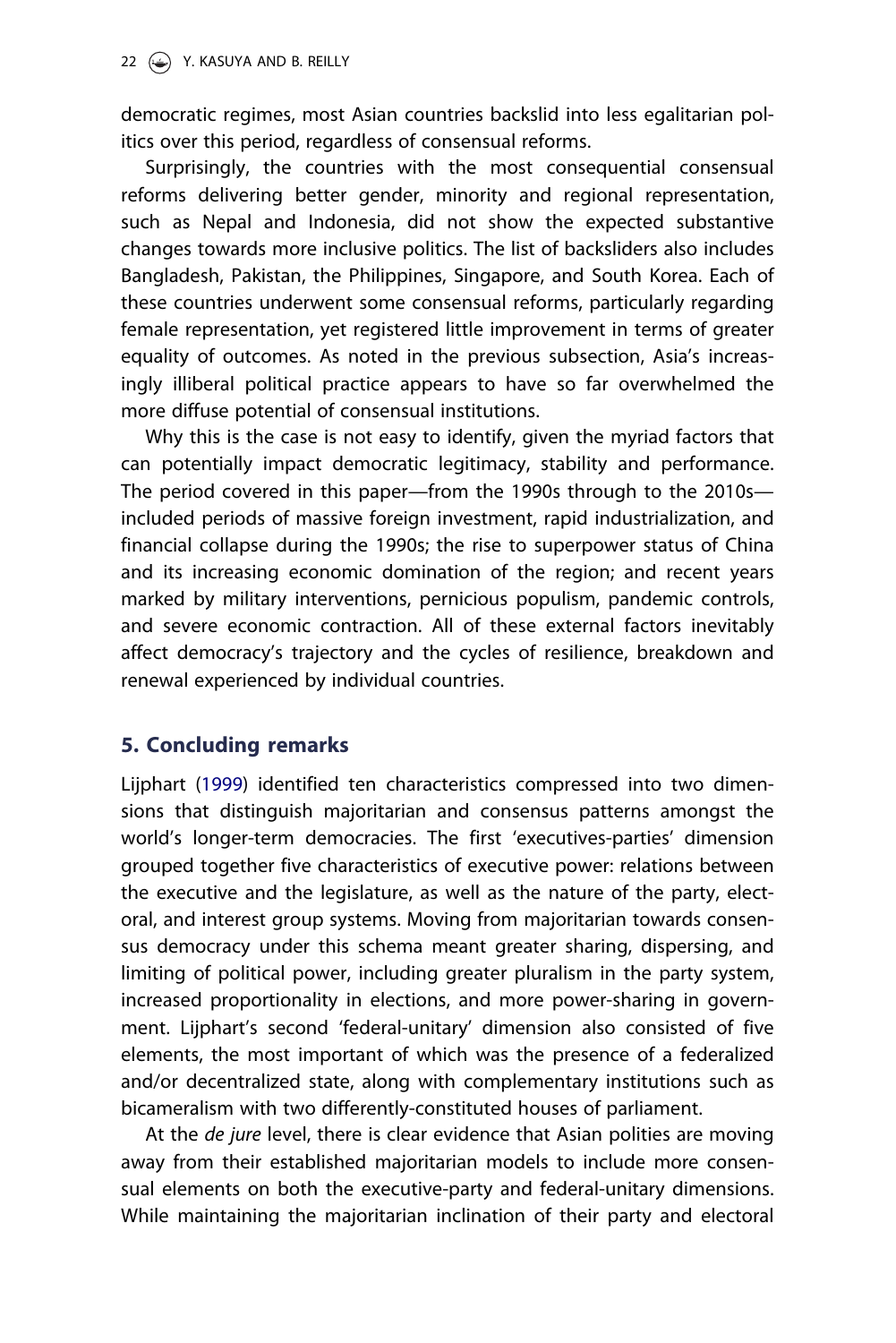<span id="page-23-0"></span>structures, today most Asian democracies have incorporated consensual elements which better represent key identity cleavages of gender, ethnicity, and territory. They have also maintained the long-standing preference for oversized multi-party cabinets over single-party executives, a clear consensual practice which now appears embedded in many Asian democracies.

However, these institutional changes have not, in the main, been accompanied by more substantive cultural and behavioural shifts or improvements in democratic quality. Instead, as the illiberalism index makes clear, norms of liberal democracy such as willingness to accept restrictions on majority rule, tolerance of ethnic and religious minorities, accommodation of diverse viewpoints, respect for the rule of law, and acceptance of democracy itself have all been in decline in many Asian states over this same period. Our probe of the egalitarianism index corroborates this interpretation. Clearly consensual reforms on both the executive-parties and federal-unitary dimensions, such as have occurred in Nepal and Indonesia, and more partially in the Philippines and India, have been accompanied by less liberalism and egalitarianism overall.

Why the introduction of more consensual institutions has not yet generated a shift towards more consensual politics in Asia is a key question, and challenges the conventional wisdom that typically sees democratization and consensualism as mutually reinforcing (Lijphart, [1991](#page-26-0)). Lijphart ([2008](#page-26-0), pp. 269–270), for instance, 'recommends consensus democracy to any country that aims to establish a democratic system of government, or that wants to change its form of democracy', as consensus democracy 'has a substantial advantage over majoritarian democracy with regards to democratic quality'. In Asia, so far, this advantage is difficult to discern.

#### **Notes**

- [1.](#page-2-0) Looking at the case of Australia, Lijphart [\(1999\)](#page-26-0) states that changing to a PR electoral system would be enough to shift the country from majoritarian to consensual democracy.
- [2.](#page-7-0) As well as the Freedom House threshold noted earlier, for case selection we consulted the Lexical Index of Electoral Democracy (LIED) database created by Skaaning, Gerring, and Bartusevicius [\(2015\)](#page-27-0). The countries under study were coded as three and higher for at least 10 years between 1990 and 2020 in LIED, denoting that the given country-year had multiparty elections for both legislature and executive branches (although such elections did not necessarily fulfil the competitive election condition, that is, elections were not characterised by uncertain outcomes.) This scope of analysis, which deliberately errs on the side of inclusion, means that both democratic and semidemocratic regimes are included, as long as they held multiparty elections.
- [3.](#page-8-0) For example, Nepal's NGOs addressing women's issues operated mainly with funding from international sources. They advocated for the gender quota at the Constituent Assembly deliberations (Falch, [2010\)](#page-25-0).
- [4.](#page-16-0) In the case of bicameral legislatures, we calculated ENP for the lower house.
- [5.](#page-17-0) Bhutan, Myanmar, and Timor Leste are each located on the 45-degree line because competitive elections started only after the mid-2000s.
- [6.](#page-18-0) This is calculated by taking the average minority rights score of parties, weighed by their respective seat shares. We reversed the value to make higher values denote better protection of minority rights.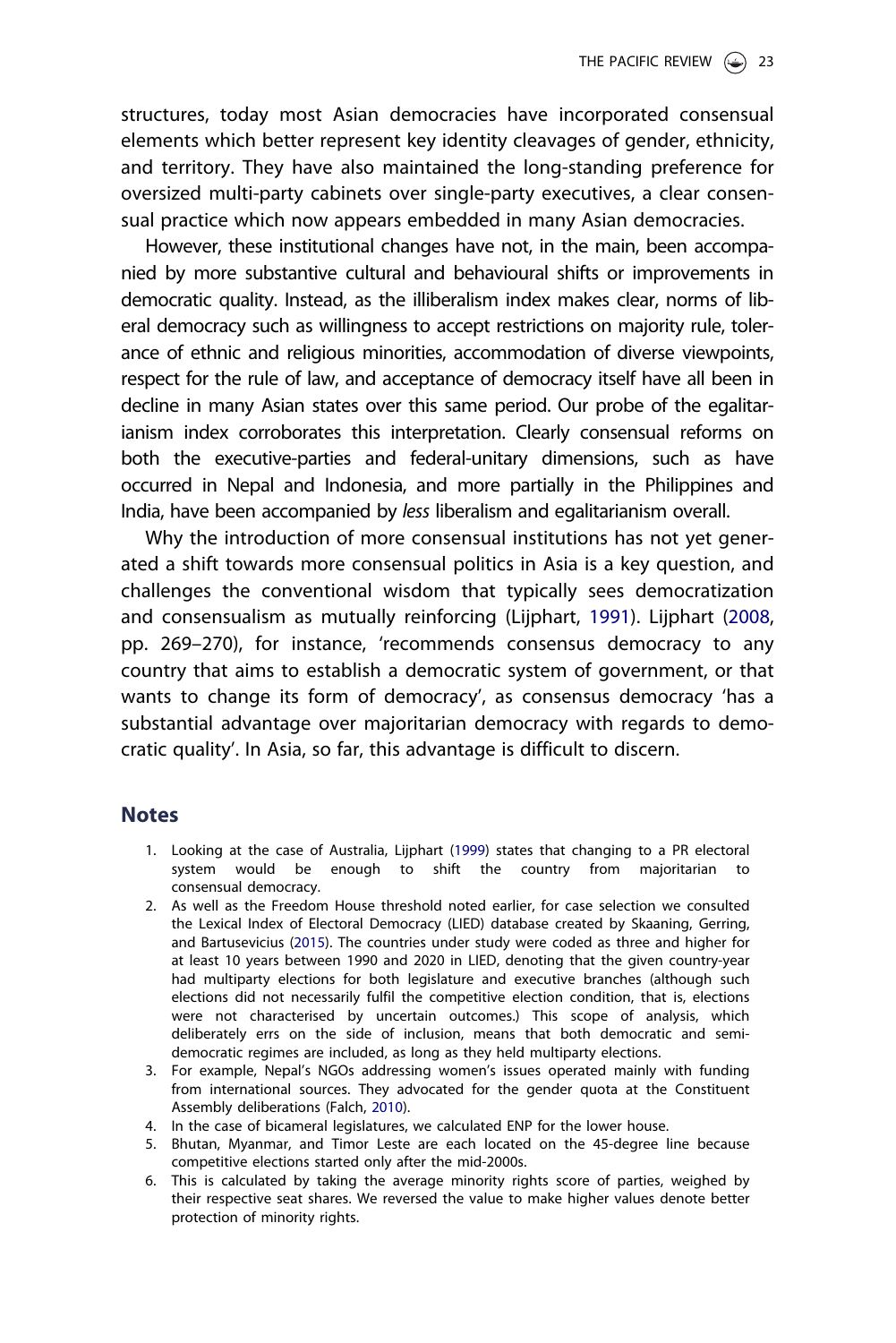<span id="page-24-0"></span>24  $\left(\rightarrow\right)$  Y. KASUYA AND B. REILLY

- [7.](#page-20-0) Media reports of the 2014 elections, for instance, reported that 14 Chinese Indonesians were elected as DPR members out of a total of 315 Chinese Indonesian candidates, an increase from the 213 candidates who contested in 2009. See South China Morning Post ([2019](#page-27-0)).
- [8.](#page-21-0) It would not surprise if Myanmar follows a similar path now that the generals are back in power in Naypyidaw following the February 2021 coup, in order to give their favoured Union Solidarity and Development Party a chance of forming a power-sharing government with the military, who retain 25% of parliamentary seats.

## Acknowledgements

The authors thank Alexandre Coelho, Yoshikuni Ono, and the reviewers and editors of the Pacific Review for their helpful comments. We benefited greatly from excellent research assistance from Hisashi Kadoya, Aoi Yazawa, and Truston Yu. This paper was presented at the V-Dem East Asia Regional Center's inaugural conference in 2019 and the IPSA World Congress in 2021. Financial support comes from KAKENHI grant number 21K01303, and the Southeast Asia Rules-Based Order Project.

#### Disclosure statement

No potential conflict of interest was reported by the authors.

### Notes on contributors

Yuko Kasuya is a professor at the Department of Political Science, Faculty of Law at Keio University, Japan. Her research focuses on comparative politics of Asia, regime transitions, and democracy measures.

Benjamin Reilly is professor of Political Science and International Relations at the University of Western Australia, and an Adjunct Senior Fellow at the East West Center in Hawai'i. His work focusses on democracy, political institutions and conflict management.

### **ORCID**

Yuko Kasuya **in** http://orcid.org/0000-0002-5324-3204 Benjamin Reilly http://orcid.org/0000-0001-9187-6064

### References

- Akbar, T. ([2018](#page-11-0)). Political quota for women and gender-equitable policies in Bangladesh. ANTYAJAA: Indian Journal of Women and Social Change, 3(1), 36–48. doi:[10.1177/2455632718778377](https://doi.org/10.1177/2455632718778377)
- Aspinall, E. ([2019](#page-5-0)). Lessons from a neighbor: The negative consequences of Indonesia's shift to the open list. In P. Hutchcroft (Ed.), Strong patronage, weak parties: The case for electoral system redesign in the Philippines. Manila: The Asia Foundation. doi:[10.1142/9789811212604\\_0006](https://doi.org/10.1142/9789811212604_0006)
- Bell, D. A. [\(2000\)](#page-3-0). East meets West: Human rights and democracy in East Asia. Princeton NJ: Princeton University Press.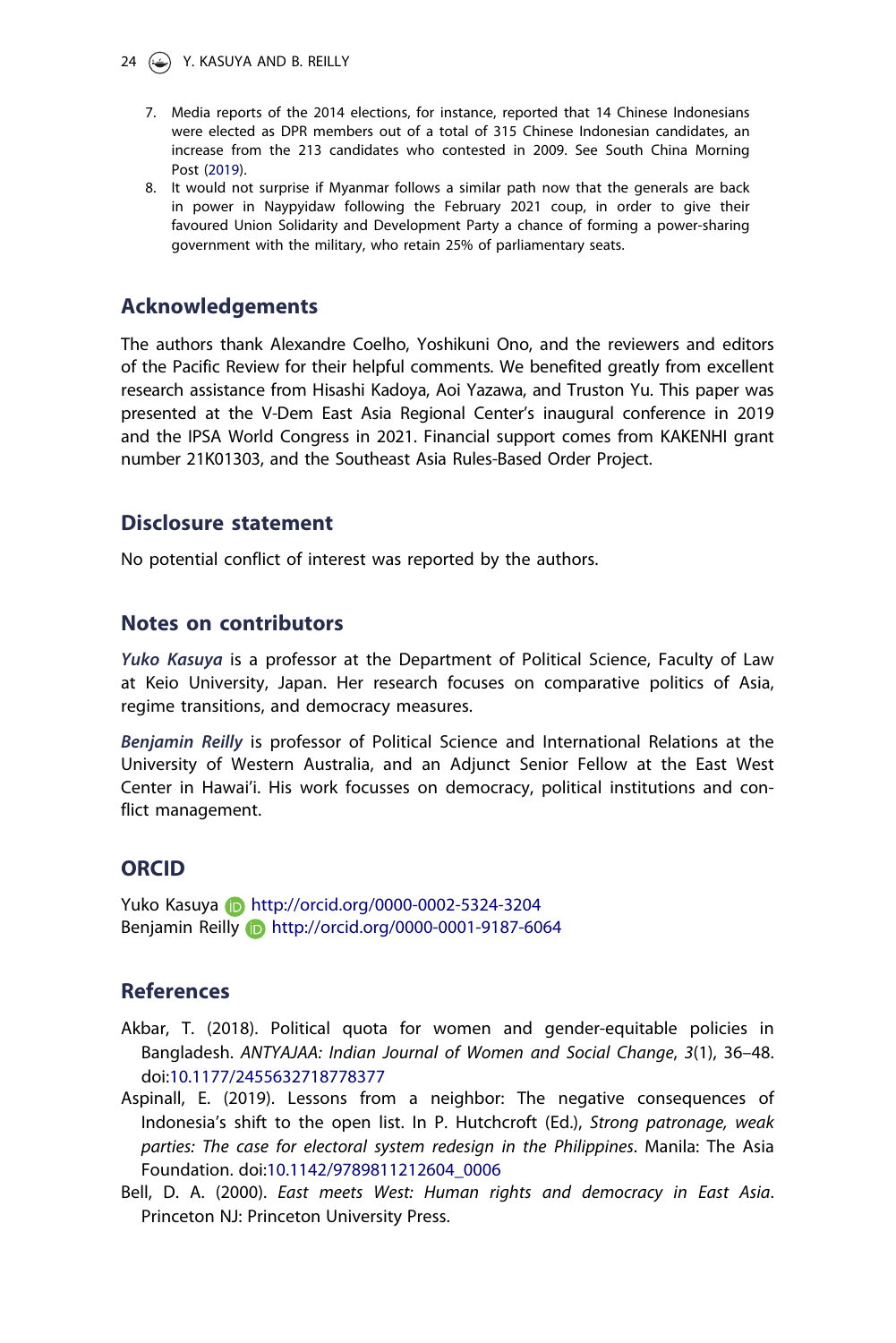- <span id="page-25-0"></span>Bessell, S. [\(2010\)](#page-11-0). Increasing the proportion of women in the national parliament: Opportunities, barriers and challenges. In E. Aspinall & M. Mietzner (Eds.), Problems of democratization in Indonesia: Elections, institutions and society. Singapore: ISEAS Publishing. doi[:10.1355/9789814279918-016](https://doi.org/10.1355/9789814279918-016)
- Breen, M. [\(2018\)](#page-2-0). The road to federalism in Nepal, Myanmar and Sri Lanka: Finding the middle ground. London: Routledge.
- Breen, M. ([2020](#page-5-0)). Federal and political party reforms in Asia: Is there a new model of federal democracy emerging in ethnically diverse countries in Asia? Government and Opposition, 1–22. doi:[10.1017/gov.2020.26](https://doi.org/10.1017/gov.2020.26)
- Butt, S. ([2015](#page-9-0)). The constitutional court and democracy in Indonesia. The Hague: Brill Nijhof.
- Bylesjö, C., Kandawasvika-Nhundu, R. A., & Larserud, S. ([2010](#page-10-0)). Electoral system and quotas in Nepal. Stockholm: International IDEA.
- Chong, W.-L. ([2018](#page-20-0)). Chinese Indonesians in post-Suharto Indonesia: Democratisation and ethnic minorities. Hong Kong: Hong Kong University Press.
- Coppedge, M., Gerring, J., Knutsen, C. H., Lindberg, S. I., Teorell, J., Alizada, N., Altman, D., Bernhard, M., Cornell, A., Fish, M. S., & Gastaldi, L. [\(2021\)](#page-3-0). V-Dem Dataset v11. Retrived from <https://www.v-dem.net/vdemds.html>
- Croissant, A., & Schächter, T. ([2010](#page-3-0)). Institutional patterns in the new democracies of Asia: Forms, origins and consequences. Japanese Journal of Political Science, 11(2), 173–197. doi[:10.1017/S1468109910000010](https://doi.org/10.1017/S1468109910000010)
- Falch, A. ([2010](#page-23-0)). Women's political participation and influence in post-conflict Brundi and Nepal. Oslo: Peace Research Institute Oslo.
- Freedom House. [\(2021\)](#page-3-0). Freedom in the World 2021: Democracy under Siege. Freedom House. Retrieved from [https://freedomhouse.org/report/freedom-world/2021/](https://freedomhouse.org/report/freedom-world/2021/democracy-under-siege) [democracy-under-siege](https://freedomhouse.org/report/freedom-world/2021/democracy-under-siege)
- Ginsburg, T. [\(2003\)](#page-7-0). Judicial review in new democracies: Constitutional courts in Asian cases. Cambridge: Cambridge University Press.
- Hellmann, O. ([2014](#page-3-0)). Electoral reform in Asia: Institutional engineering against 'money politics'. Japanese Journal of Political Science, 15(2), 275–298. doi:[10.1017/](https://doi.org/10.1017/S1468109914000073) [S1468109914000073](https://doi.org/10.1017/S1468109914000073)
- Hicken, A., & Selway, J. S. ([2019](#page-9-0)). Containment failure? Military-led electoral reform in Thailand. Working paper.
- Hood, S. J. ([1998](#page-3-0)). The myth of Asian-style democracy. Asian Survey, 38(9), 853–866. doi:[10.2307/2645622](https://doi.org/10.2307/2645622)
- Horowitz, D. L. ([1985\)](#page-14-0). Ethnic groups in conflict. Berkeley: University of California Press.
- Hutchcroft, P. (Ed.). ([2019](#page-21-0)). Strong patronage and weak parties: The case for electoral system redesign in the Philippines. Manila: Anvil.
- IDEA. ([n.d.\)](#page-11-0). Country data 'Timor-Leste'. Gender Quotas Database. Retrieved November 20, 2019, from [https://www.idea.int/data-tools/data/gender-quotas/](https://www.idea.int/data-tools/data/gender-quotas/country-view/286/35) [country-view/286/35](https://www.idea.int/data-tools/data/gender-quotas/country-view/286/35)
- ISEAS-Yusof Ishak Institute. [\(2019\)](#page-11-0). 'Women MPs in the 2019 Thai parliament' by Punchada Sirivunnabood. June 3. Retrieved November 20, 2019, from [https://](https://www.iseas.edu.sg/medias/commentaries/item/9787-women-mps-in-the-2019-thai-parliament-by-punchada-sirivunnabood) [www.iseas.edu.sg/medias/commentaries/item/9787-women-mps-in-the-2019-thai](https://www.iseas.edu.sg/medias/commentaries/item/9787-women-mps-in-the-2019-thai-parliament-by-punchada-sirivunnabood)[parliament-by-punchada-sirivunnabood](https://www.iseas.edu.sg/medias/commentaries/item/9787-women-mps-in-the-2019-thai-parliament-by-punchada-sirivunnabood)
- Jensenius, F. ([2015](#page-14-0)). Mired in reservations: The path-dependent history of electoral quotas in India. The Journal of Asian Studies, 74(1), 85–105. doi:[10.1017/](https://doi.org/10.1017/S0021911814002162) [S0021911814002162](https://doi.org/10.1017/S0021911814002162)
- Jensenius, F. [\(2017\)](#page-14-0). Social justice through inclusion: The consequences of electoral quotas in India. Oxford: Oxford University Press.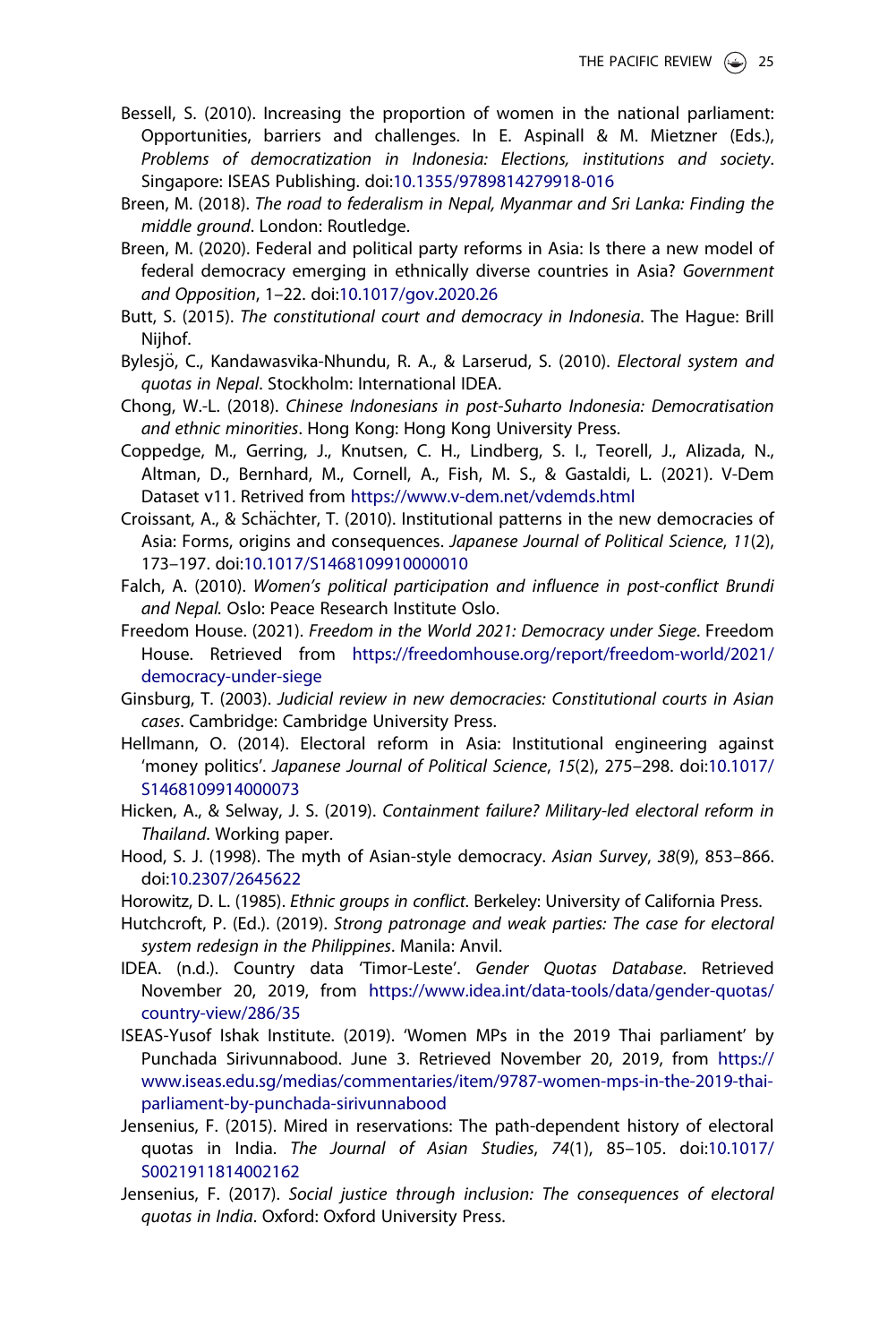<span id="page-26-0"></span>26  $\circ$  Y. KASUYA AND B. REILLY

- Kasuya, Y., & Teehankee, J. ([2020](#page-17-0)). Duterte presidency and the 2019 midterm election: An anarchy of parties? Philippine Political Science Journal, 41(1–2), 106–126. doi:[10.1163/2165025X-BJA10007](https://doi.org/10.1163/2165025X-BJA10007)
- Kim, D.-J. [\(1994\)](#page-3-0). Is culture destiny? The myth of Asia's anti-democratic values. Foreign Affairs, 73(6), 189–194. doi:[10.2307/20047005](https://doi.org/10.2307/20047005)
- Kim, Y.-M. ([1997](#page-3-0)). Asian-style democracy: A critique from East Asia. Asian Survey, 37(12), 1119–1134. doi[:10.2307/2645761](https://doi.org/10.2307/2645761)
- Kymlicka, W. [\(1995\)](#page-14-0). Multicultural citizenship: A liberal theory of minority rights. Cambridge: Cambridge University Press.
- Laakso, M., & Taagepera, R. ([1979](#page-16-0)). Effective' number of parties: A measure with application to West Europe. Comparative Political Studies, 12(1), 3–27. doi:[10.1177/](https://doi.org/10.1177/001041407901200101) [001041407901200101](https://doi.org/10.1177/001041407901200101)
- Labonne, J., Parsa, S., & Querubin, P. [\(2019\)](#page-18-0). Political dynasties, term limits and female political empowerment: Evidence from the Philippines. Working Paper 26431, National Bureau of Economic Research, Cambridge, MA: NBER.
- Lijphart, A. ([1984](#page-3-0)). Democracies: Patterns of majoritarian and consensus government in twenty-one countries. New Haven and London: Yale University Press.
- Lijphart, A. [\(1991\)](#page-23-0). Constitutional choices for new democracies. Journal of Democracy, 2(1), 72–94. doi[:10.1353/jod.1991.0011](https://doi.org/10.1353/jod.1991.0011)
- Lijphart, A. ([1996](#page-20-0)). The puzzle of Indian democracy: A consociational interpretation. American Political Science Review, 90(2), 258–268. doi:[10.2307/2082883](https://doi.org/10.2307/2082883)
- Lijphart, A. ([1999](#page-2-0)). Australian democracy: Modifying majoritarianism? Australian Journal of Political Science, 34(3), 313–326. doi[:10.1080/10361149950254](https://doi.org/10.1080/10361149950254)
- Lijphart, A. [\(2008\)](#page-23-0). Thinking about democracy: Power sharing and majority rule in theory and practice. London and New York: Routledge.
- Lijphart, A. ([2012](#page-3-0)). Patterns of democracy: Government forms and performance in thirty-six countries. Rev ed. New Haven and London: Yale University Press.
- Lublin, D., & Wright, M. [\(2013\)](#page-12-0). Engineering inclusion: Assessing the effect of prominority representation policies. Electoral Studies, 32(4), 746–755. doi:[10.1016/j.](https://doi.org/10.1016/j.electstud.2013.06.001) [electstud.2013.06.001](https://doi.org/10.1016/j.electstud.2013.06.001)
- Lührmann, A., et al. ([2020](#page-16-0)). Varieties of party identity and organization (V-party) dataset V1. Varieties of Democracy (V-Dem) Project. doi[:10.23696/vpartydsv1](https://doi.org/10.23696/vpartydsv1)
- Maškarinec, P. ([2018](#page-10-0)). The 2016 electoral reform in Mongolia: From mixed system and multiparty competition to FPTP and one-party dominance. Journal of Asian and African Studies, 53(4), 511–531. doi:[10.1177/0021909617698841](https://doi.org/10.1177/0021909617698841)
- Noor, F. [\(2014](#page-7-0)). Electoral reforms and women's representation in Indonesia: Successes, challenges and the way forward. In F. Noor (Ed.), Improving electoral practices: Case studies and practical approaches (pp. 163–179). Sweden: International Institute for Democracy and Electoral Assistance. Retrieved from [https://www.idea.int/sites/](https://www.idea.int/sites/default/files/publications/improving-electoral-practices.pdf) [default/files/publications/improving-electoral-practices.pdf](https://www.idea.int/sites/default/files/publications/improving-electoral-practices.pdf)
- OSCE. ([1999](#page-7-0)). The Lund recommendations on the effective participation of national minorities in public life & explanatory note. OSCE High Commissioner on National Minorities. Retrieved from <https://www.osce.org/files/f/documents/0/9/32240.pdf>
- PILDAT. [\(2004\)](#page-11-0). Background paper: Women in Pakistan's parliament. Pakistan Institute of Legislative Development and Transparency (PILDAT). Retrieved from [https://](https://www.pildat.org/publications/Publication/women/WomenRepresentationInPakistanParliament.pdf) [www.pildat.org/publications/Publication/women/WomenRepresentationIn](https://www.pildat.org/publications/Publication/women/WomenRepresentationInPakistanParliament.pdf) [PakistanParliament.pdf](https://www.pildat.org/publications/Publication/women/WomenRepresentationInPakistanParliament.pdf)
- Power, T. [\(2018\)](#page-21-0). Jokowi's authoritarian turn and Indonesia's democratic decline. Bulletin of Indonesian Economic Studies, 54(3), 307–338. doi:[10.1080/00074918.](https://doi.org/10.1080/00074918.2018.1549918) [2018.1549918](https://doi.org/10.1080/00074918.2018.1549918)